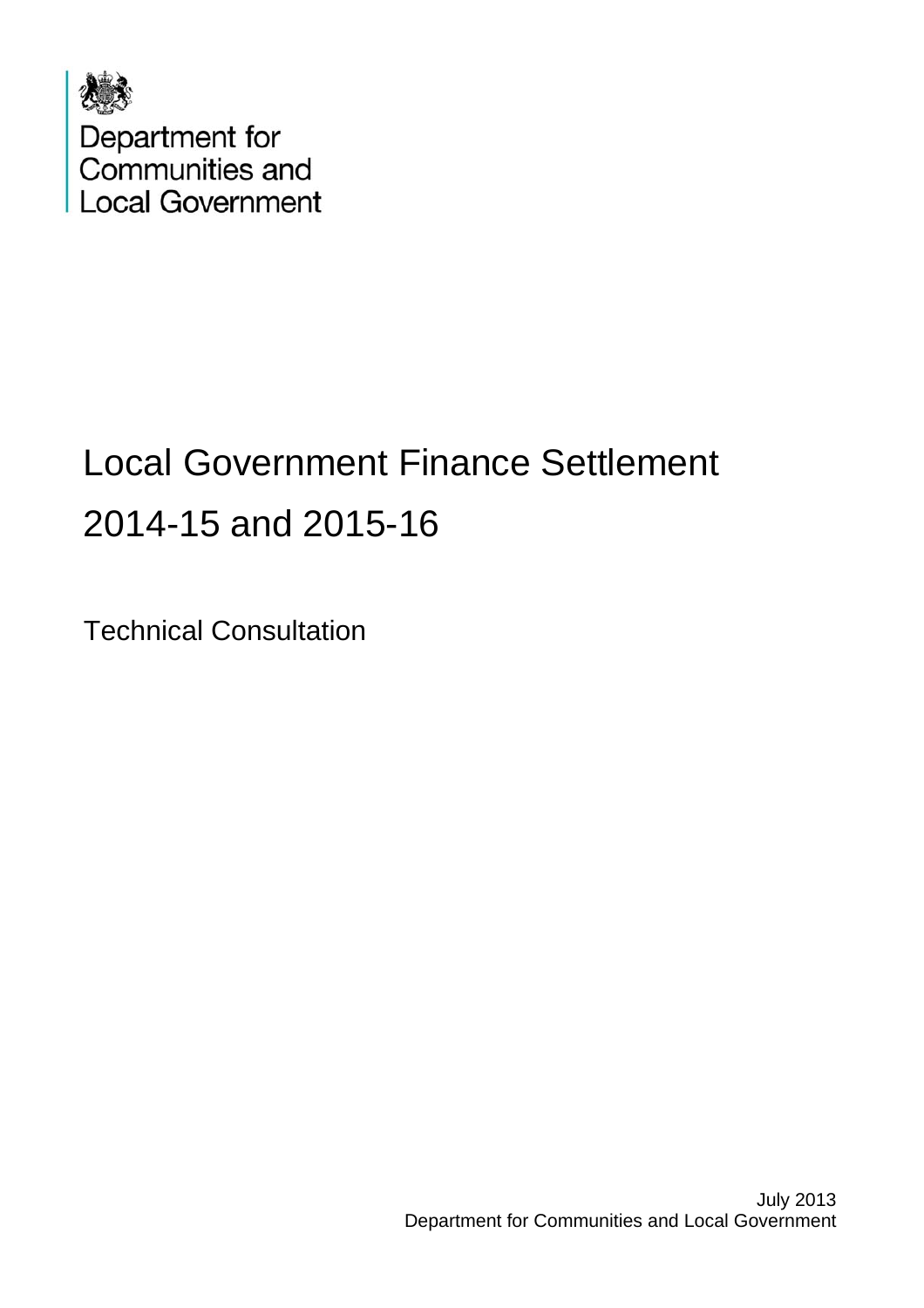*© Crown copyright, 2013* 

*Copyright in the typographical arrangement rests with the Crown.* 

You may re-use this information (not including logos) free of charge in any format or medium, under the terms of the Open Government Licence. To view this licence, [www.nationalarchives.gov.uk/doc/open](http://www.nationalarchives.gov.uk/doc/open-government-licence/)[government-licence/](http://www.nationalarchives.gov.uk/doc/open-government-licence/) or write to the Information Policy Team, The National Archives, Kew, London TW9 4DU, or email: [psi@nationalarchives.gsi.gov.uk.](mailto:psi@nationalarchives.gsi.gov.uk)

This document/publication is also available on our website at [www.gov.uk/dclg](http://www.gov.uk/dclg)

If you have any enquiries regarding this document/publication, email [contactus@communities.gov.uk](mailto:contactus@communities.gsi.gov.uk) or write to us at:

Department for Communities and Local Government Eland House Bressenden Place London SW1E 5DU Telephone: 030 3444 0000

For all our latest news and updates follow us on Twitter: https://twitter.com/CommunitiesUK

July 2013

ISBN: 978-1-4098-3948-4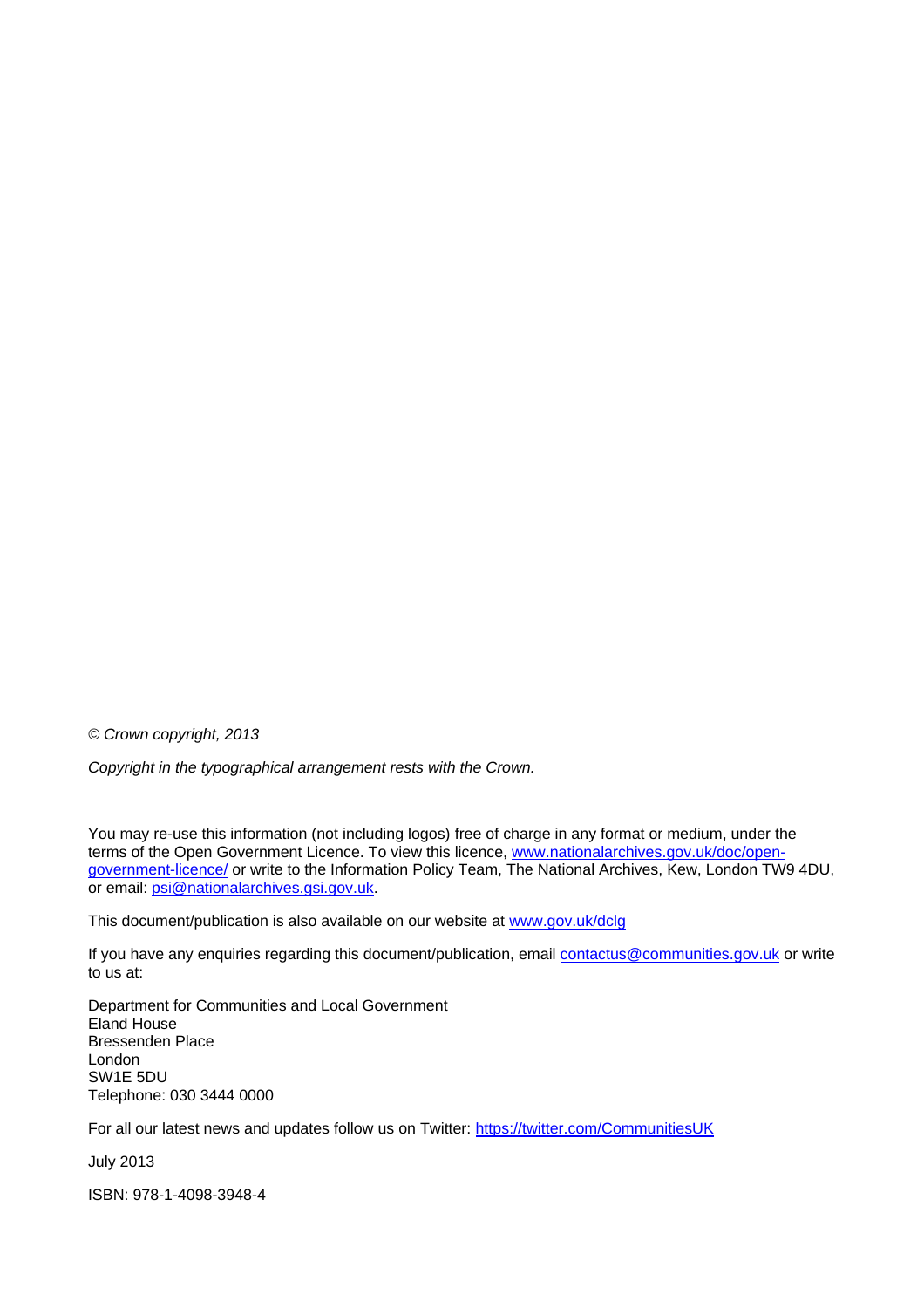## **Contents**

### **Section 1 - Introduction**

| $\mathbf{2}$            |                                                                                  |
|-------------------------|----------------------------------------------------------------------------------|
|                         | Section 2 – Changes to the 2014-15 Local Government Finance<br><b>Settlement</b> |
|                         |                                                                                  |
| $\overline{\mathbf{4}}$ |                                                                                  |
|                         | Section 3 – The 2015-16 Local Government Finance Settlement                      |
| 5 <sup>1</sup>          |                                                                                  |
| 6                       |                                                                                  |
| $\overline{7}$          |                                                                                  |

## **Section 4 - Summary of questions**

**Section 5 - Glossary of technical terms**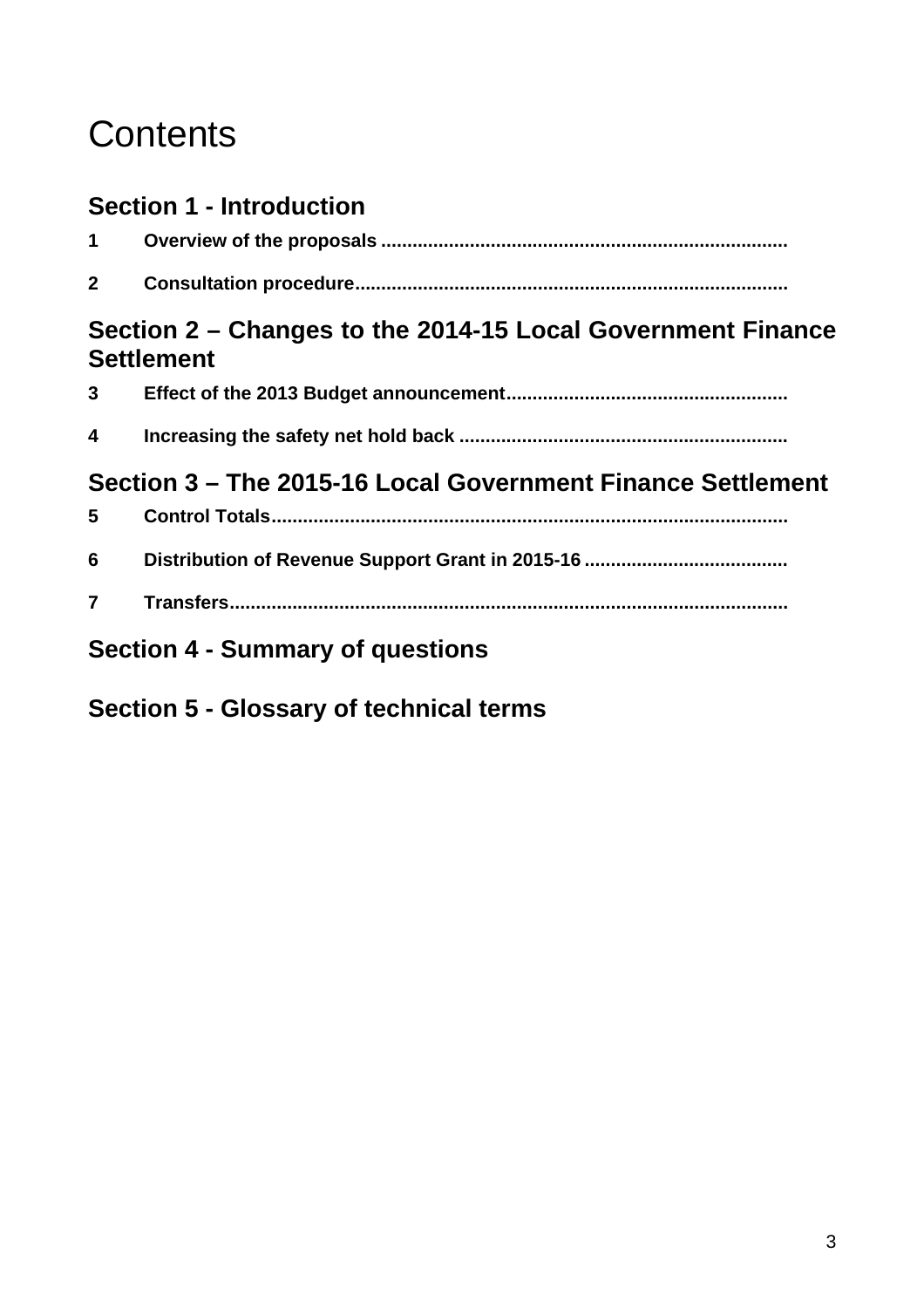## Section 1: Introduction

## Chapter 1: Overview of the Proposals

- 1. The new business rates retention system was introduced on 1 April 2013. It provides a strong incentive for local authorities to change their behaviours and promote growth, whilst ensuring that all local authorities have adequate resources to provide services to local people. It gives local authorities every possible reason to use the influence they have over planning, investment in skills and infrastructure and their relationship with local businesses to create the right conditions for local economic growth.
- 2. This consultation seeks views on a range of detailed and technical issues concerning the 2014-15 and 2015-16 Local Government Finance Settlements. It will be of particular interest to local authority finance departments.
- 3. The Government published the illustrative 2014-15 Local Government Finance Settlement on 4 February 20[1](#page-3-0)3<sup>1</sup>. Since its publication, the Government announced in the 2013 Budget that a reduction of 1% would be made from the local government spending control total. Section 2 of this consultation covers changes to the illustrative 2014-15 Local Government Finance Settlement as a result of the announcement. It also proposes an increase in the amount needed to be held back to ensure sufficient funding for *safety net* payments to local authorities.
- 4. For 2015-16 the Spending Round announced a range of measures to support councils in delivering better outcomes with fewer resources. Taking into account sources of local government funding such as council tax and business rates, the Spending Round set out an overall local government spending reduction of 2.3%. In order to aid stability and certainty for authorities and to help them plan for the transformation of their services, the Government intends to publish illustrative 2015-16 allocations alongside the 2014-15 settlement later this year. Section 3 of this consultation covers the 2015-16 control total for *Revenue Support Grant*, together with the methodology the Government intends to use to calculate *Revenue Support Grant* in 2015-16.
- 5. All figures throughout the document are given in cash terms, unless stated otherwise.
- 6. There are consultation questions throughout the document, on which we would welcome your views. A summary of the consultation questions is contained in Section 4 and the procedure for responding to this technical consultation is set out below. You should note that we may wish to publish responses.

 $\overline{a}$ 

<span id="page-3-0"></span><sup>1</sup> [www.local.communities.gov.uk/finance/1314/settle.htm](http://www.local.communities.gov.uk/finance/1314/settle.htm)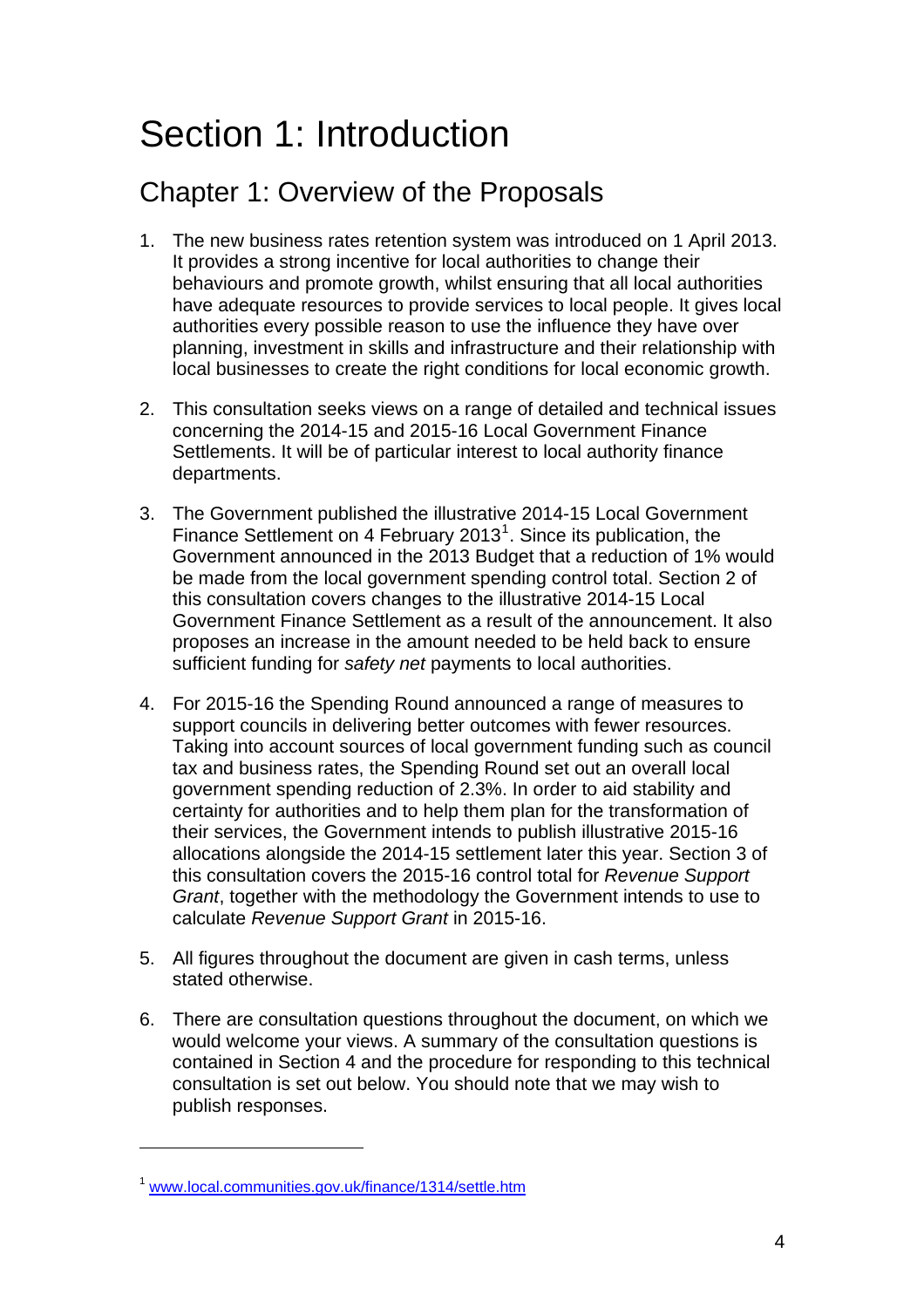7. A glossary of the technical terms, which are italicised throughout the document, is provided at Section 5.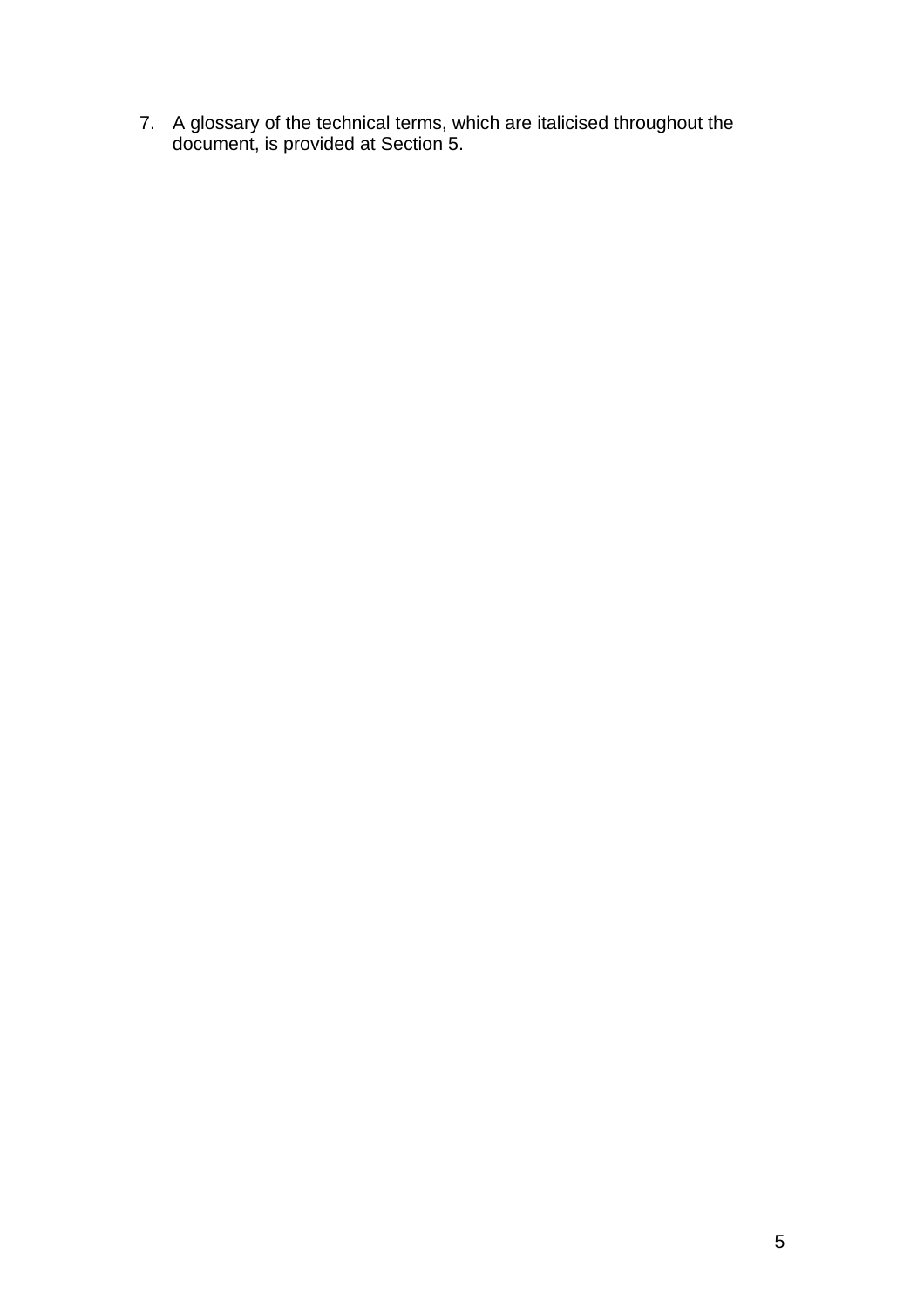## Chapter 2: Consultation Procedure

### **The consultation process and how to respond**

| <b>Topic of this</b><br>consultation:               | This consultation is in five sections. The two<br>principal sections are:<br>Section 2 - Changes to the 2014-15 Local<br>$\bullet$<br>Government Finance Settlement.<br>Section 3 - The 2015-16 Local Government<br><b>Finance Settlement.</b>                                     |
|-----------------------------------------------------|------------------------------------------------------------------------------------------------------------------------------------------------------------------------------------------------------------------------------------------------------------------------------------|
| Scope of this<br>consultation:                      | As above.<br>Following decisions on this technical consultation,<br>the provisional Local Government Finance<br>settlement for 2014-15 will be consulted on in the<br>usual way in the autumn of this year.                                                                        |
| Geographical<br>scope:                              | England.                                                                                                                                                                                                                                                                           |
| Impact<br><b>Assessment:</b>                        | A draft Equalities Statement covering the possible<br>impacts of the proposed policy changes in this<br>consultation has been published and is available at:<br>www.local.communities.gov.uk/finance/1415/sumcon/equalitie<br>s statement.pdf                                      |
| <b>Body responsible</b><br>for the<br>consultation: | This consultation is being run by the Local<br>Government Finance Directorate within the<br>Department for Communities and Local<br>Government.                                                                                                                                    |
| <b>Duration:</b>                                    | This consultation will run for ten weeks from 25 July<br>2013 to 5pm on 2 October 2013.<br>The consultation period has been set at ten weeks<br>in order to provide local authorities with detailed<br>information about their funding for 2014-15 at the<br>earliest opportunity. |
| <b>Enquiries:</b>                                   | For enquiries, please contact:<br>andrew.lock@communities.gsi.gov.uk<br>0303 444 2137                                                                                                                                                                                              |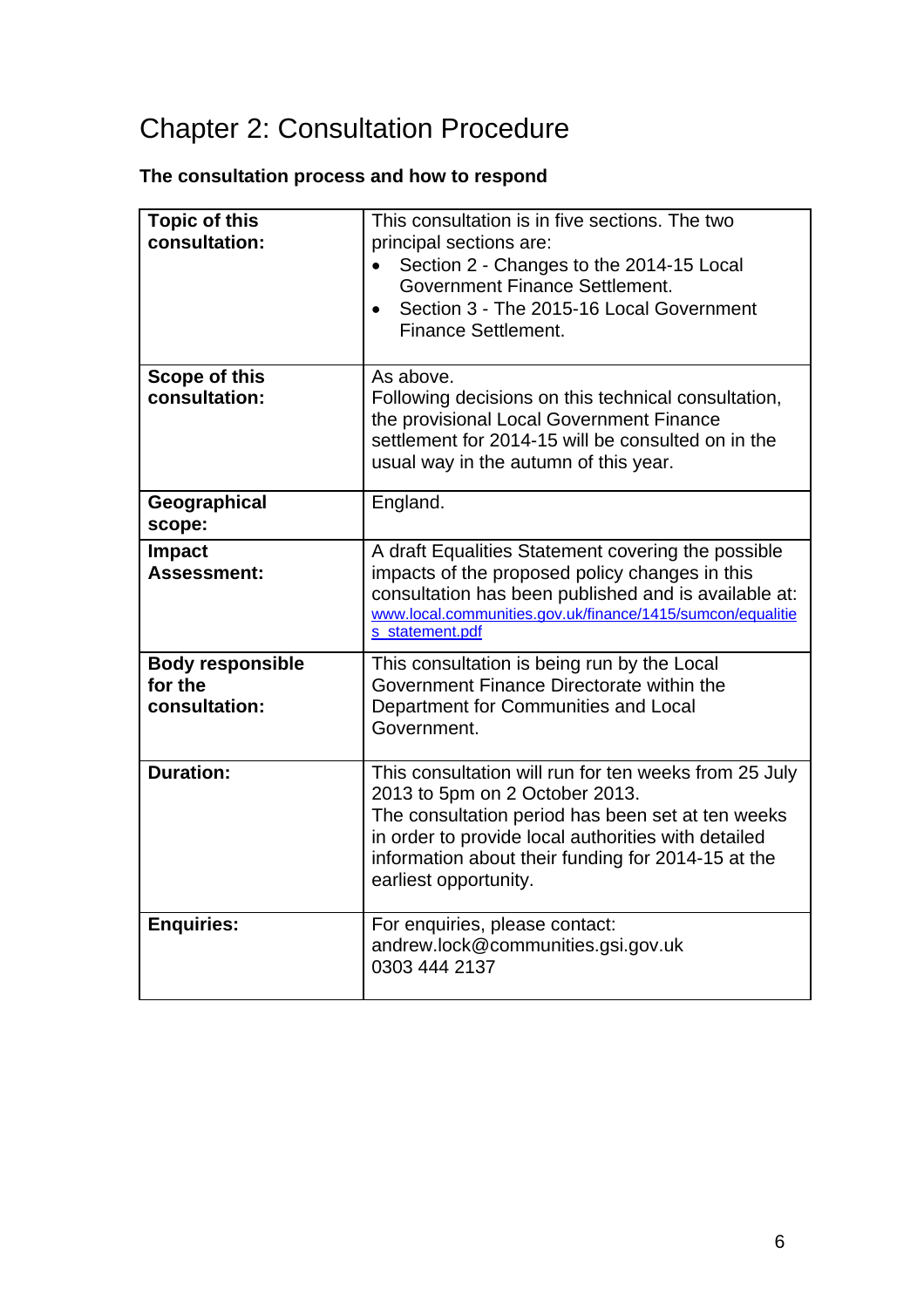| How to<br>respond:            | By email to:<br>LGFSummerConsultation@communities.gsi.gov.uk<br>Or by post to:<br><b>Andrew Lock</b><br>Department for Communities and Local<br>Government<br>Zone 5/D2, Eland House<br><b>Bressenden Place</b><br>London SW1E 5DU                                                                                                                           |
|-------------------------------|--------------------------------------------------------------------------------------------------------------------------------------------------------------------------------------------------------------------------------------------------------------------------------------------------------------------------------------------------------------|
| <b>Getting to this stage:</b> | The Department published an illustrative 2014-15<br>Local Government Finance Settlement at the time<br>of the 2013-14 Local Government Finance<br>Settlement.<br>The Government consulted last year on the outline<br>of the $2015-16$ scheme.                                                                                                               |
| <b>Previous engagement:</b>   | The Government previously consulted on the<br>outline of the 2015-16 scheme in the Business<br>Rates Retention: Technical Consultation from 17<br>July to 24 September $2012^2$ .<br>The Department continues to engage with local<br>authorities and representative organisations through<br>regular meetings, and attendance at local authority<br>events. |

Representative groups are asked to give a summary of the people and organisations they represent and, where relevant, who else they have consulted in reaching their conclusions when they respond.

Information provided in response to this consultation, including personal information, may be published or disclosed in accordance with the access to information regimes (these are primarily the Freedom of Information Act 2000, the Data Protection Act 1998 and the Environmental Information Regulations 2004).

If you want the information that you provide to be treated as confidential, please be aware that, under the Freedom of Information Act 2000, there is a statutory Code of Practice with which public authorities must comply and which deals, amongst other things, with obligations of confidence. In view of this it would be helpful if you could explain to us why you regard the information you have provided as confidential. If we receive a request for disclosure of the information we will take full account of your explanation, but we cannot give an assurance that confidentiality can be maintained in all

 $\overline{a}$ 

<span id="page-6-0"></span><sup>&</sup>lt;sup>2</sup> [www.gov.uk/government/consultations/business-rates-retention-technical-details](http://www.gov.uk/government/consultations/business-rates-retention-technical-details)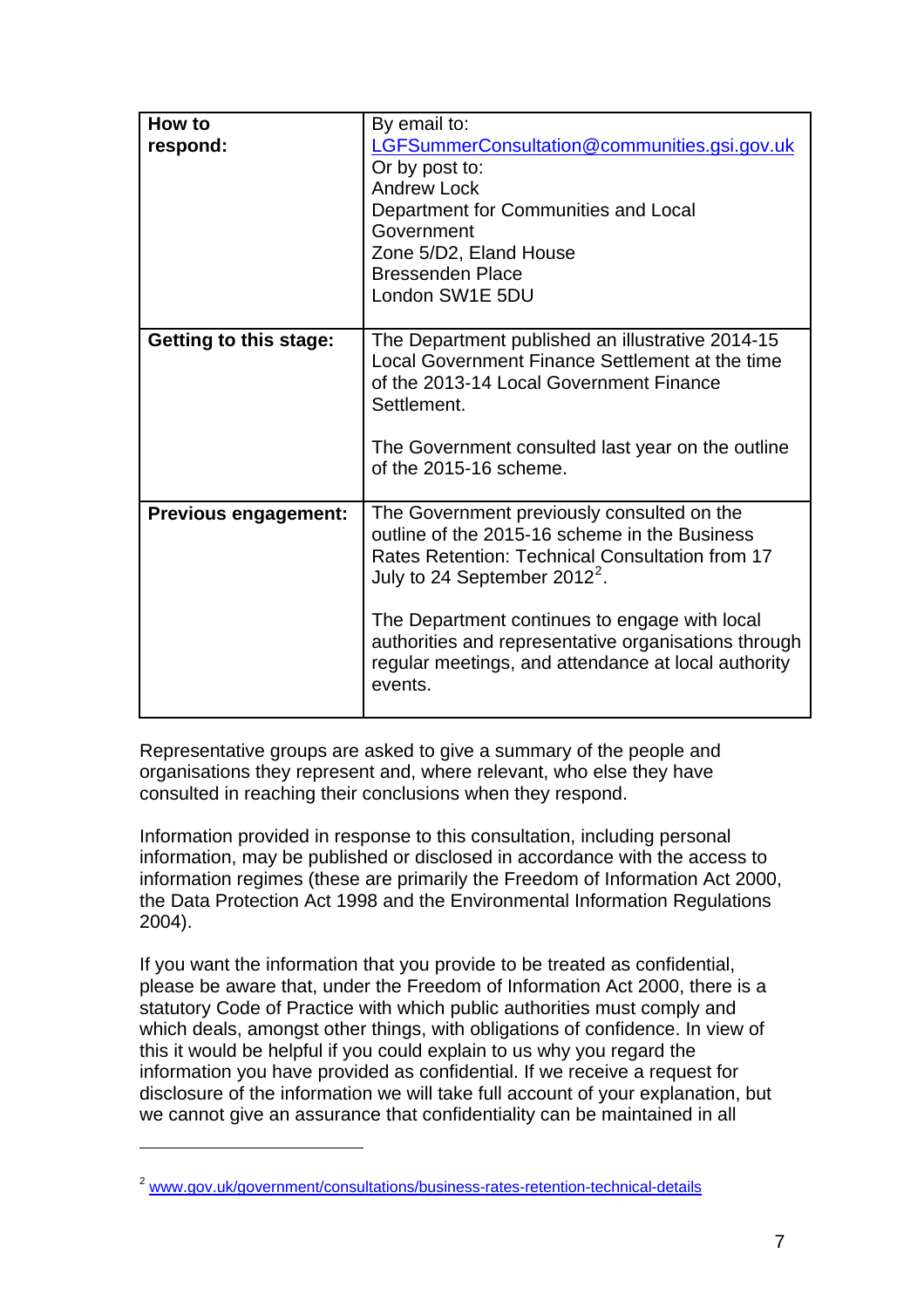circumstances. An automatic confidentiality disclaimer generated by your IT system will not, of itself, be regarded as binding on the department.

The Department for Communities and Local Government will process your personal data in accordance with the Data Protection Act 1998 and in the majority of circumstances this will mean that your personal data will not be disclosed to third parties. Individual responses will not be acknowledged unless specifically requested.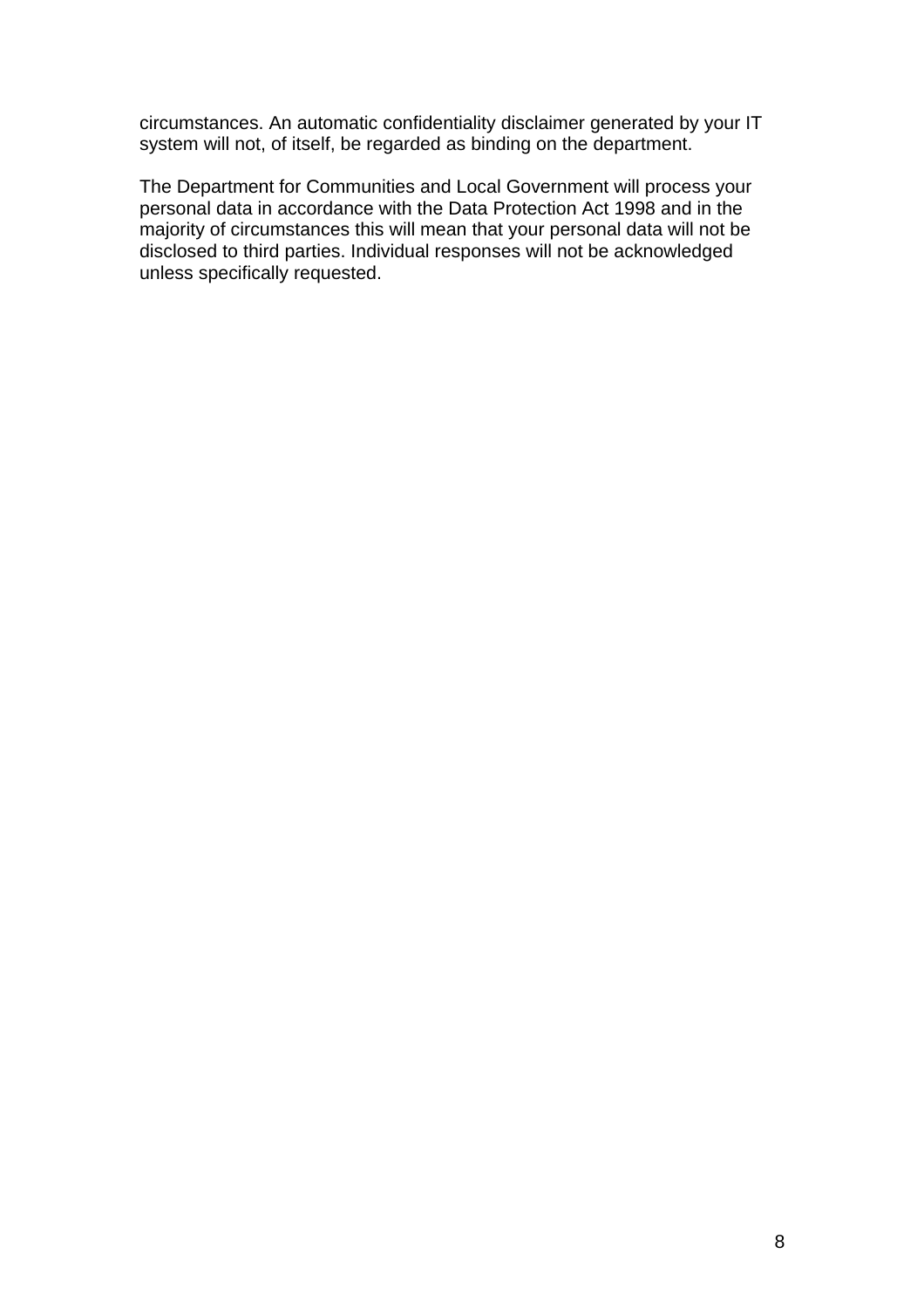## Section 2: Changes to the 2014-15 Local Government Finance Settlement

### Chapter 3: Effect of the 2013 Budget announcement

- 1. In order to provide greater stability and predictability in local government funding to support the introduction of local business rate retention, the Government published the illustrative 2014-15 Local Government Finance Settlement on 4 February 2013, alongside the 2013-14 Local Government Finance Settlement.
- 2. The illustrative 2014-15 Local Government Finance Settlement indicated that the *Settlement Funding Assessment[3](#page-8-0)* would be £23,856.866 million. Since the publication of that illustrative settlement, in the 2013 Budget, the Government announced that a further reduction of 1% overall would be made from the total of Local Government Departmental Expenditure Limit (LG DEL) and the *local share* of the *Estimated Business Rates Aggregate*. This equates to a further £218.864 million reduction to the total for 2014-15.
- 3. Since the *local share* of business rates is fixed until 2020 to provide a strong incentive for local authorities to promote growth, the full reduction will need to be applied to the element of funding that is provided through *Revenue Support Grant*. On that basis, the 2014-15 *Revenue Support Grant[4](#page-8-1)* will be reduced by 1.73%, from £12,624.041 million to £12,405.177 million.
- 4. In line with the commitments made to authorities prior to take up, the Government does not intend to reduce the Council Tax Freeze Compensation element of the *Revenue Support Grant*. The 1.73% reduction will therefore be applied to the remaining elements of the *Revenue Support Grant*. On that basis the reduction in the 2014-15 control totals for each of the remaining elements will be 1.78%. The new control totals for each of the elements is given in Table 1.

#### **Question 1: Do you agree with the Government's proposal on how to implement the 1% reduction to the Local Government Departmental Expenditure Limit (LG DEL)?**

l

<span id="page-8-0"></span> $3$  The illustrative 2014-15 Local Government Finance Settlement used the term 'Start-Up Funding Assessment' rather than 'Settlement Funding Assessment'. Whilst the term 'Start-Up Funding Assessment' is appropriate for 2013-14 (because it reflects the position at the start of the Business Rates Retention Scheme) from 2014-15 the term 'Settlement Funding Assessment' is more suitable.

<span id="page-8-1"></span><sup>&</sup>lt;sup>4</sup> Revenue Support Grant (RSG) comprises elements for Upper-Tier Funding, Lower-Tier Funding, Fire and Rescue Funding, Council Tax Freeze Compensation, Early Intervention Funding, GLA General Funding, Homelessness Prevention Funding, Lead Local Flood Authority Funding and Learning Disability and Health Reform Funding.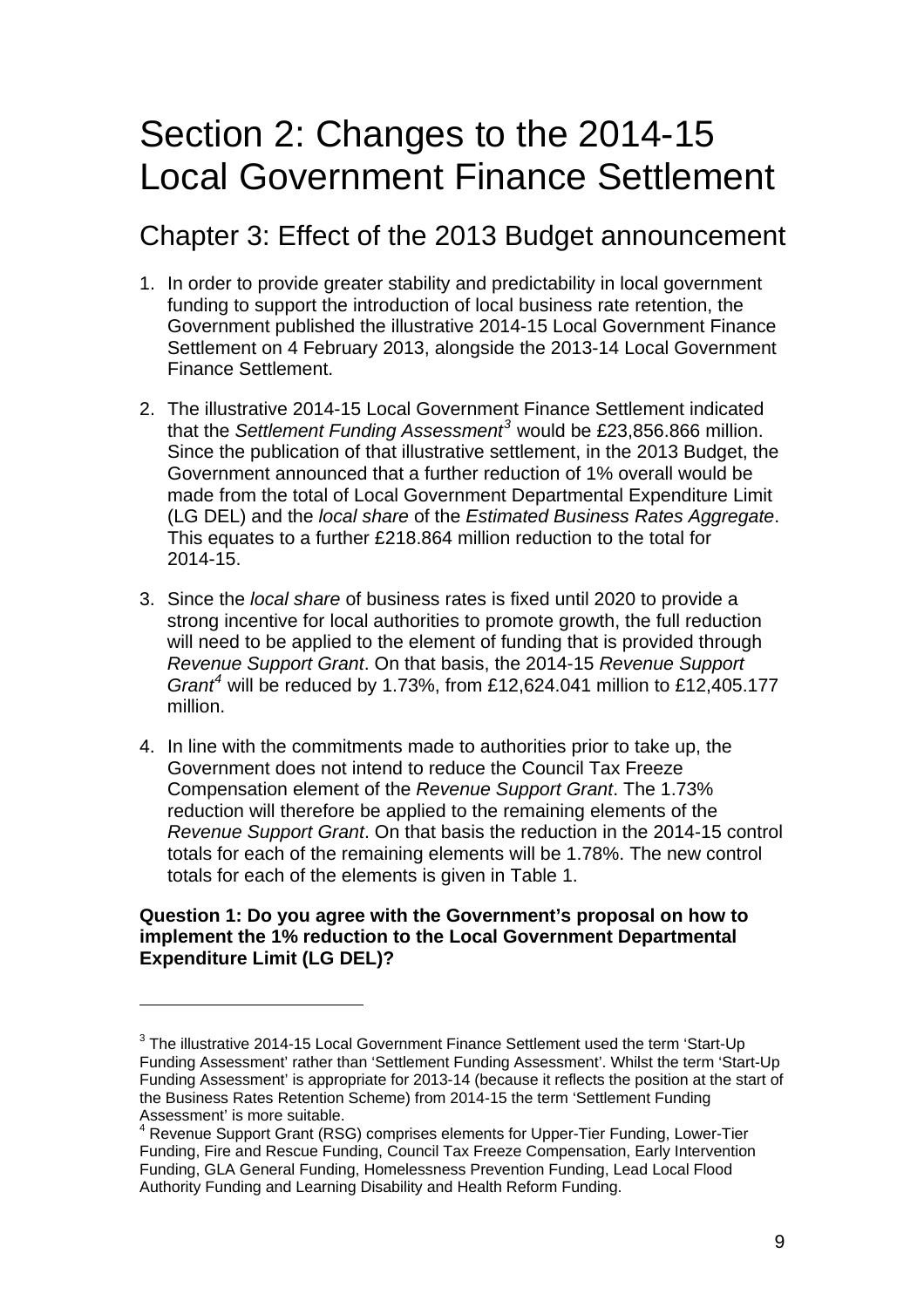#### Updating for the RPI forecast

- 5. The *local share* of the *Estimated Business Rates Aggregate* was set at £10,898.554 million in 2013-14 and is uprated each year based on the Retail Price Index (RPI) for the preceding September<sup>[5](#page-9-0)</sup>. The business rates element of the 2014-15 *Settlement Funding Assessment* will therefore change with this September's RPI. As a result, the overall *Settlement Funding Assessment* for 2014-15 will be higher than in the illustrative settlement if this September's RPI is higher than forecast, and conversely will be lower if this September's RPI is lower than forecast. The RPI forecast as at the 2013 Budget (the latest available) is 0.19% higher than at the time of the illustrative settlement. The updated forecast is reflected in the table below.
- 6. Changes to the *local share* of the *Estimated Business Rates Aggregate* for the updating of RPI forecast do not impact on the overall quantum of *Revenue Support Grant* which is fixed at Spending Reviews.

 $\overline{a}$ 

<span id="page-9-0"></span> $<sup>5</sup>$  Technically the uprate is by the change to the small business rates multiplier.</sup>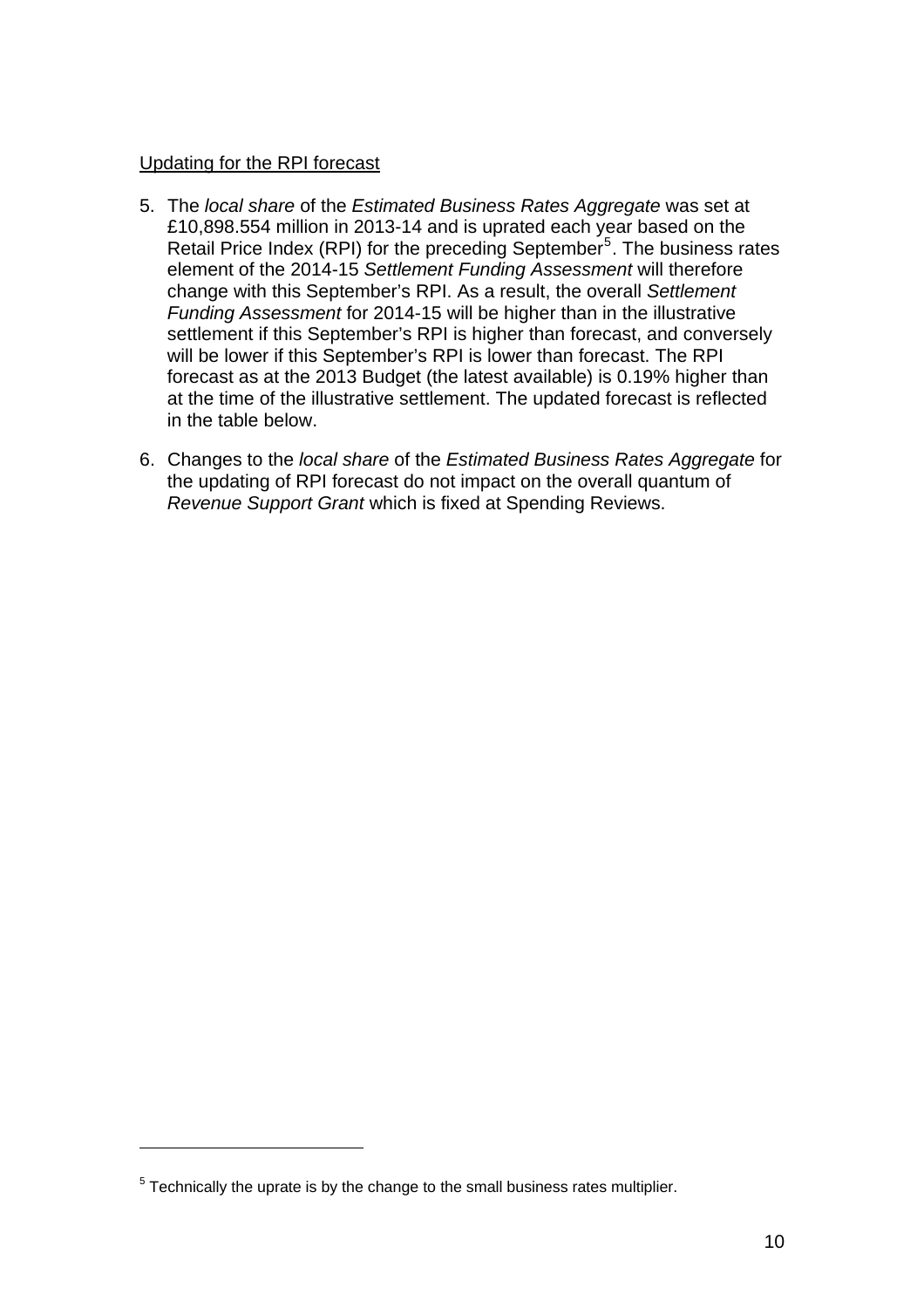**Table 1 - Change in control totals as a result of the one percent reduction announced in the 2013 Budget and updating the RPI forecast**

| <b>Element</b>                 | Original<br>2014-15<br><b>Revenue</b><br><b>Support</b><br>Grant<br><b>Control</b><br><b>Total</b><br>(£ million) | <b>Revised</b><br>2014-15<br>Revenue<br><b>Support</b><br>Grant<br><b>Control</b><br>Total<br>(£ million) | <b>Reduction</b><br>in.<br><b>Revenue</b><br><b>Support</b><br>Grant<br>$(\%)$ | Original<br>2014-15<br><b>local</b><br>share of<br><b>Estimated</b><br><b>Business</b><br>Rates<br>Aggregate<br>(£ million) | <b>Revised</b><br>2014-15<br>local share<br>οf<br><b>Estimated</b><br><b>Business</b><br><b>Rates</b><br>Aggregate<br>(£ million) | <b>Increase</b><br>in local<br>share of<br><b>Estimated</b><br><b>Business</b><br>Rates<br>Aggregate<br>$(\%)$ | Original<br>2014-15<br><b>Settlement</b><br><b>Funding</b><br><b>Assessment</b><br>(£ million) | <b>Revised</b><br>2014-15<br><b>Settlement</b><br><b>Funding</b><br><b>Assessment</b><br>(£ million) | Change in<br><b>Settlement</b><br><b>Funding</b><br><b>Assessment</b><br>(%) |
|--------------------------------|-------------------------------------------------------------------------------------------------------------------|-----------------------------------------------------------------------------------------------------------|--------------------------------------------------------------------------------|-----------------------------------------------------------------------------------------------------------------------------|-----------------------------------------------------------------------------------------------------------------------------------|----------------------------------------------------------------------------------------------------------------|------------------------------------------------------------------------------------------------|------------------------------------------------------------------------------------------------------|------------------------------------------------------------------------------|
| <b>Upper-Tier Funding</b>      | 7,847.288                                                                                                         | 7,707.382                                                                                                 | $-1.78%$                                                                       | 6,558.993                                                                                                                   | 6,571.309                                                                                                                         | 0.19%                                                                                                          | 14,406.281                                                                                     | 14,278.691                                                                                           | $-0.89%$                                                                     |
| Lower-Tier Funding             | 1,929.580                                                                                                         | 1,895.171                                                                                                 | $-1.78%$                                                                       | 1,744.678                                                                                                                   | 1,747.954                                                                                                                         | 0.19%                                                                                                          | 3,674.258                                                                                      | 3,643.125                                                                                            | $-0.85%$                                                                     |
| Fire & Rescue Funding          | 650.702                                                                                                           | 639.099                                                                                                   | $-1.78%$                                                                       | 510.610                                                                                                                     | 511.569                                                                                                                           | 0.19%                                                                                                          | 1,161.312                                                                                      | 1,150.667                                                                                            | $-0.92%$                                                                     |
| 2011-12 Council Tax            | 349.038                                                                                                           | 349.038                                                                                                   | 0.00%                                                                          | 244.313                                                                                                                     | 244.771                                                                                                                           | 0.19%                                                                                                          | 593.351                                                                                        | 593.809                                                                                              | 0.08%                                                                        |
| <b>Freeze Compensation</b>     |                                                                                                                   |                                                                                                           |                                                                                |                                                                                                                             |                                                                                                                                   |                                                                                                                |                                                                                                |                                                                                                      |                                                                              |
| Early Intervention Funding     | 896.378                                                                                                           | 880.394                                                                                                   | $-1.78%$                                                                       | 703.648                                                                                                                     | 704.970                                                                                                                           | 0.19%                                                                                                          | 1,600.026                                                                                      | 1,585.363                                                                                            | $-0.92%$                                                                     |
| <b>GLA General Funding</b>     | 23.819                                                                                                            | 23.395                                                                                                    | $-1.78%$                                                                       | 18.822                                                                                                                      | 18.857                                                                                                                            | 0.19%                                                                                                          | 42.641                                                                                         | 42.252                                                                                               | $-0.91%$                                                                     |
| <b>GLA Transport Funding</b>   | n/a                                                                                                               | n/a                                                                                                       | n/a                                                                            | 781.712                                                                                                                     | 783.180                                                                                                                           | 0.19%                                                                                                          | 781.712                                                                                        | 783.180                                                                                              | 0.19%                                                                        |
| <b>London Bus Services</b>     | n/a                                                                                                               | n/a                                                                                                       | n/a                                                                            | 45.684                                                                                                                      | 45.770                                                                                                                            | 0.19%                                                                                                          | 45.684                                                                                         | 45.770                                                                                               | 0.19%                                                                        |
| <b>Operators Funding</b>       |                                                                                                                   |                                                                                                           |                                                                                |                                                                                                                             |                                                                                                                                   |                                                                                                                |                                                                                                |                                                                                                      |                                                                              |
| <b>Homelessness Prevention</b> | 47.060                                                                                                            | 46.221                                                                                                    | $-1.78%$                                                                       | 32.940                                                                                                                      | 33.002                                                                                                                            | 0.19%                                                                                                          | 80.000                                                                                         | 79.223                                                                                               | $-0.97%$                                                                     |
| Funding                        |                                                                                                                   |                                                                                                           |                                                                                |                                                                                                                             |                                                                                                                                   |                                                                                                                |                                                                                                |                                                                                                      |                                                                              |
| Lead Local Flood Authority     | 12.353                                                                                                            | 12.133                                                                                                    | $-1.78%$                                                                       | 8.647                                                                                                                       | 8,.663                                                                                                                            | 0.19%                                                                                                          | 21.000                                                                                         | 20.796                                                                                               | $-0.97%$                                                                     |
| <b>Funding</b>                 |                                                                                                                   |                                                                                                           |                                                                                |                                                                                                                             |                                                                                                                                   |                                                                                                                |                                                                                                |                                                                                                      |                                                                              |
| Learning Disability and        | 866.230                                                                                                           | 850.783                                                                                                   | $-1.78%$                                                                       | 581.684                                                                                                                     | 582.776                                                                                                                           | 0.19%                                                                                                          | 1,447.914                                                                                      | 1,433.559                                                                                            | $-0.99%$                                                                     |
| <b>Health Reform Funding</b>   |                                                                                                                   |                                                                                                           |                                                                                |                                                                                                                             |                                                                                                                                   |                                                                                                                |                                                                                                |                                                                                                      |                                                                              |
| Total <sup>6</sup>             | 12,624.041                                                                                                        | 12,405.177                                                                                                | $-1.73%$                                                                       | 11,232.825                                                                                                                  | 11,253.917                                                                                                                        | 0.19%                                                                                                          | 23,856.866                                                                                     | 23,659.094                                                                                           | $-0.83%$                                                                     |

 $6$  The total will not add up to the sum of the components due to the Isles of Scilly.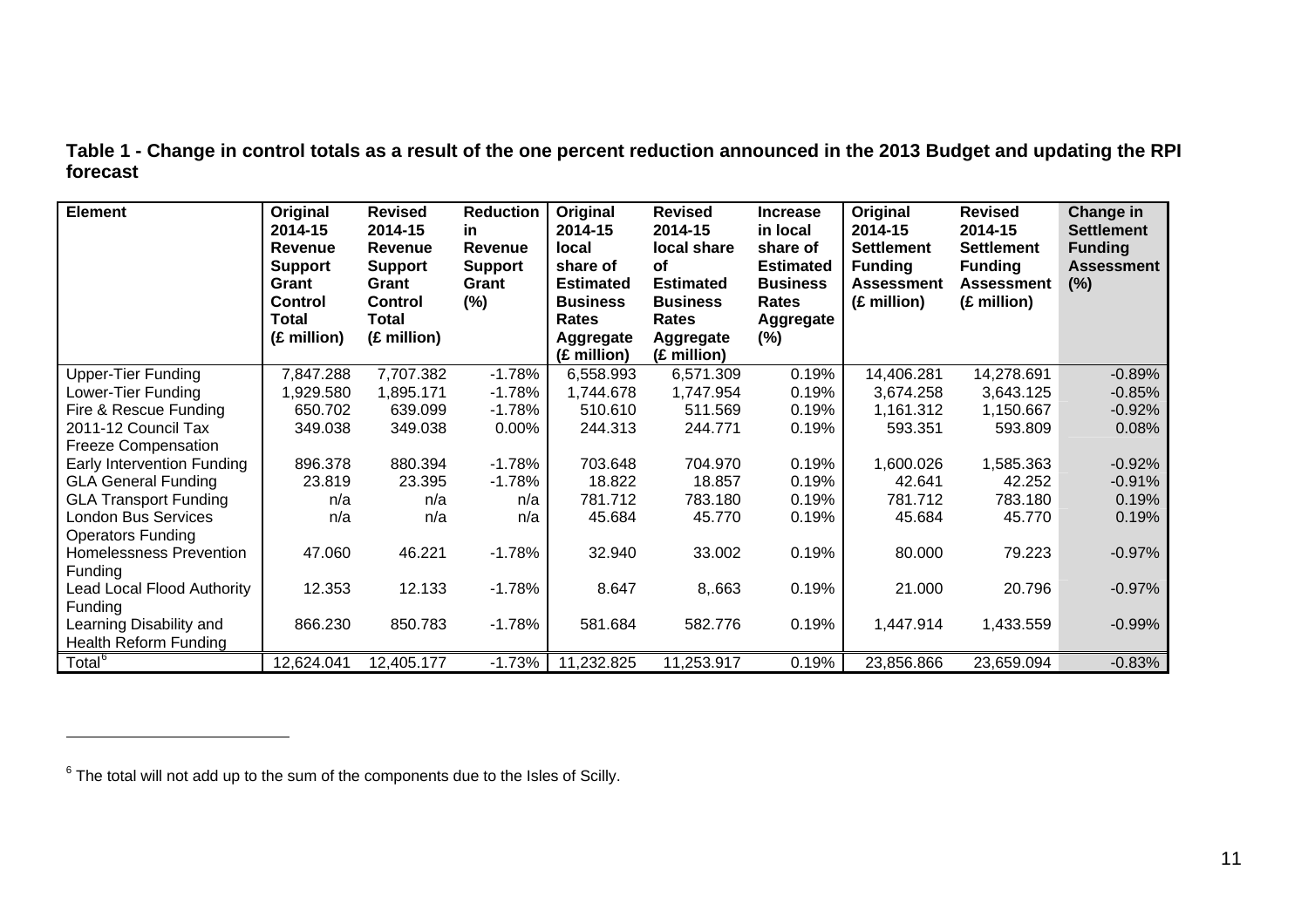### <span id="page-11-0"></span>Chapter 4: Increasing the safety net hold back

- 1. The rates retention system includes a *safety net* to protect local authorities from significant negative shocks to their income by guaranteeing that no authority will see its income from business rates fall below 7.5% of their individual *baseline funding level*. The *safety net* is funded by a *levy* on the disproportionate financial benefits that some authorities will experience as a result of business rates growth, caused by the uneven distribution of business rates bases and the different spending needs of local authorities.
- 2. The July 2012 'Business Rates Retention: Technical Consultation'<sup>[7](#page-11-0)</sup> suggested that in the first few years of the new business rate retention scheme there was a risk that the amount required to be paid out via the *safety net* would be greater than the amount raised through the *levy*. At the 2013-14 Provisional Settlement, the Government decided that it would be prudent to hold back £25 million in both 2013-14 and 2014-15 to ensure that councils could be supported appropriately through unforeseen events.
- 3. Since then, local authorities have submitted their forecasts of the income they expect to receive from the rates retention scheme. These estimates indicate that the £25 million held back will not be sufficient to meet all the demands on the *safety net* in 2013-14.
- 4. As outturn figures from local authorities to confirm the final *levy* and *safety net* position for 2013-14 will not be available until August 2014, the Department will need to increase the amount of *Revenue Support Grant*  held back in 2014-15 to repay the cost of the additional demand on the *safety net* for 2013-14, and to have sufficient funding to meet *safety net*  payments in 2014-15.
- 5. Based on the estimates from the local authority returns, in addition to the £25 million it already intends to hold back in 2014-15, the Department considers that it will need to hold back an additional £95 million in 2014-15 (i.e. a total of £120 million). These resources will only be used as needed and any funding not used will be returned to authorities in year in proportion to their 2013-14 Start-Up Funding Assessment.

#### Reducing the capitalisation hold back

 $\overline{a}$ 

- 6. The Government announced as part of the Local Government Finance Settlement for 2013-14 that £100 million would be made available for capitalisation in 2013-14 and 2014-15. It was announced that the amount held back for capitalisation would reduce funding within *Revenue Support Grant*, with any provision not allocated to be distributed in accordance with the authorities' share of the 2013-14 Start-Up Funding Assessment.
- 7. We could reduce the need for a further reduction in *Revenue Support Grant* for the *safety net* in 2014-15 by using a proportion of the funds

<sup>&</sup>lt;sup>7</sup> www.local.communities.gov.uk/finance/brr/sumcon/index.htm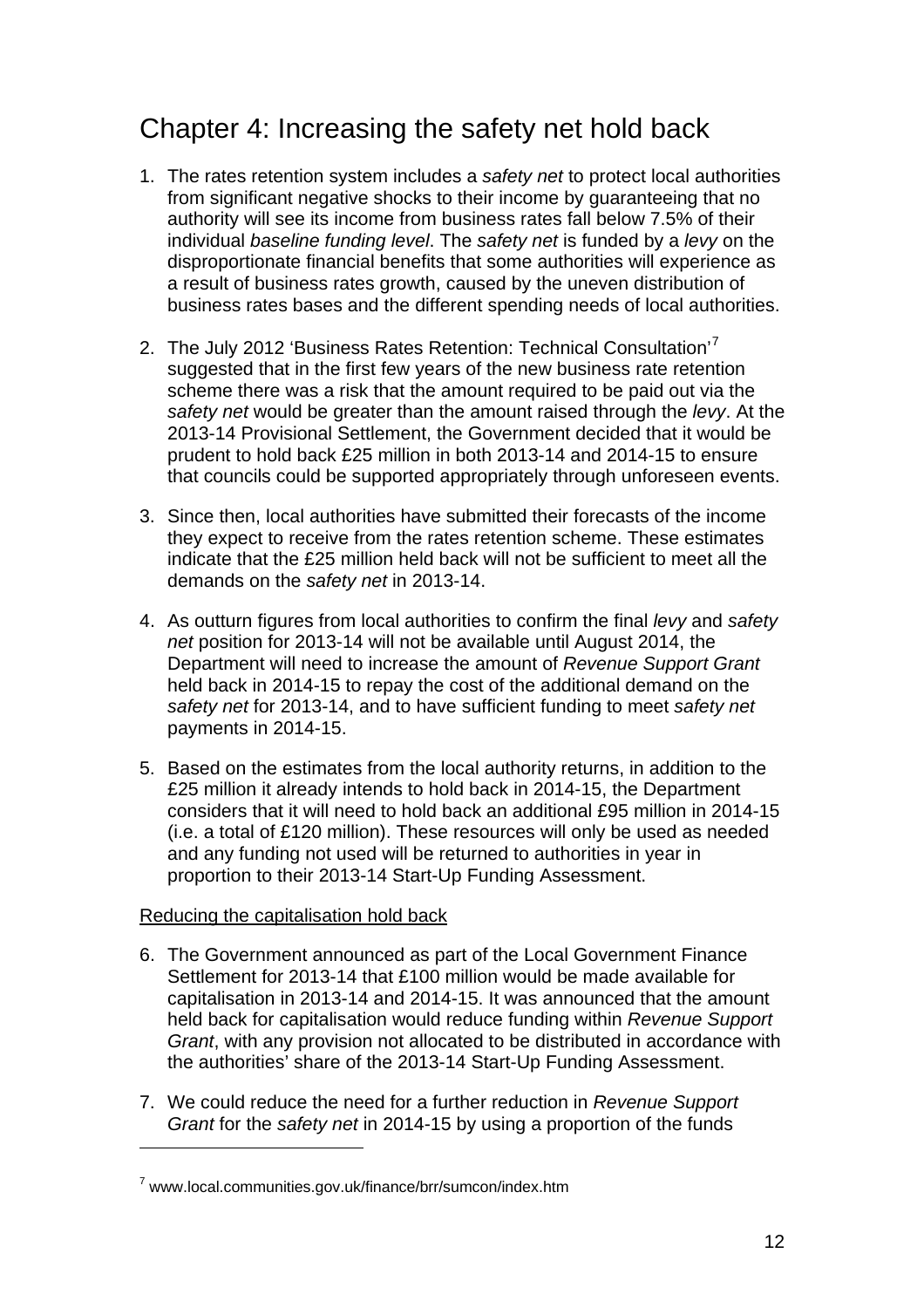already held back from *Revenue Support Grant* for capitalisation in 2014-15. Using £50 million of the capitalisation funding for 2014-15 to fund the *safety net* reduces the size of the *safety net* hold back needed to £70 million. This would leave £50 million available in 2014-15 for capitalisation.

8. For billing authorities and county councils, it is proposed that in total £118 million will be held back from *Revenue Support Grant* to be paid to those authorities to meet the requirements for capitalisation and *safety net*  support if necessary. For fire and rescue authorities it is proposed that in total £2 million is held back. The money will be taken from the Upper-Tier Funding, Lower-Tier Funding and Fire and Rescue Funding elements.

**Question 2: Do you agree with the proposal for reducing the funding available for capitalisation for 2014-15 by £50 million and using this revenue to reduce the amount required to be held back from** *Revenue Support Grant* **to fund the safety net?**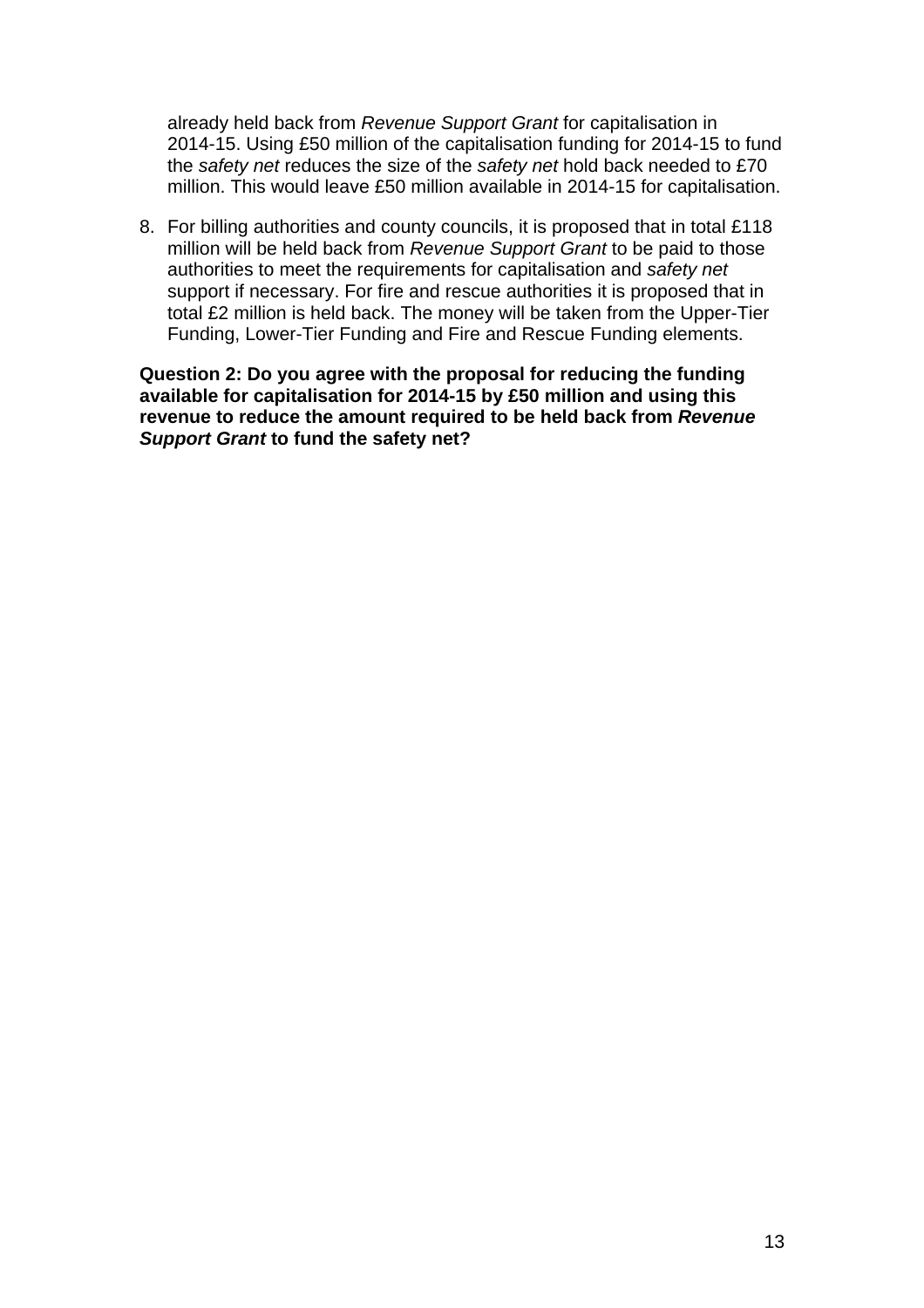## <span id="page-13-0"></span>Section 3: The 2015-16 Local Government Finance Settlement

### Chapter 5: Revenue Support Grant Control Total

- 1. The Government announced in the 2013 Budget speech that public spending needed to reduce by a further £11.5 billion to help reduce the public deficit. Since the local government sector accounts for nearly a quarter of all public spending, it is only right that they should play their part in deficit reduction.
- 2. The Spending Round<sup>[8](#page-13-0)</sup> set out a reduction of 2.3 per cent for 2015-16 in overall local government spending, including LG DEL<sup>[9](#page-13-0)</sup>, other government grants and council tax income,. Part of this is a reduction in LG DEL of 10% when compared to 2014-15. However, this reduction is balanced with a package of measures which create a real opportunity to transform services. The package includes:
	- − A £3.8bn pool of funding for integrated health and social care. This will help to ensure that service levels in the care and support system can be protected and will enable authorities to invest in prevention and early intervention.
	- − A new fund of £330m for Transforming Services. This will be comprised of a £200m extension of the Troubled Families programme to support another 400,000 families, £100m to enable efficiencies in service delivery, and a £30m revenue fund (as well as £45m capital fund) to drive transformational change in the Fire and Rescue Service.
	- − A joint programme with the Department for Education on reviewing pressures in children's services.
	- − Support for two further council tax freezes in 2014-15 and 2015-16.
	- − Flexibility to use capital receipts from asset sales to fund one-off revenue costs of reforming services.
- 3. Under the Business Rate Retention scheme, the *local share* of business rates is set at 50% until 2020, to provide a strong financial incentive for local authorities to promote growth. As such, the full reduction in LG DEL set out above will need to be applied to the LG DEL elements outside of the *local share*. Due to there being a number of other elements included within LG DEL, *Revenue Support Grant* for 2015-16 will be £10,100 million. This means that the amount of *Revenue Support Grant* will be 24.2% less in 2015-16 than in 2014-15.The calculations are set out in Table 2 below:

#### **Table 2 – differences between 2014-15 and 2015-16**[10](#page-13-0)

l

(£ million)

<sup>&</sup>lt;sup>8</sup> www.gov.uk/government/publications/spending-round-2013-documents<br><sup>9</sup> LC DEL includes the Jeaclebara of the *Fetimeted Buginese Rates Aggre* 

LG DEL includes the *local share* of the *Estimated Business Rates Aggregate* 10 The Settlement Funding Assessment and Revenue Support Grant figures include the funding held back for New Homes Bonus and safety net support discussed in chapter 4.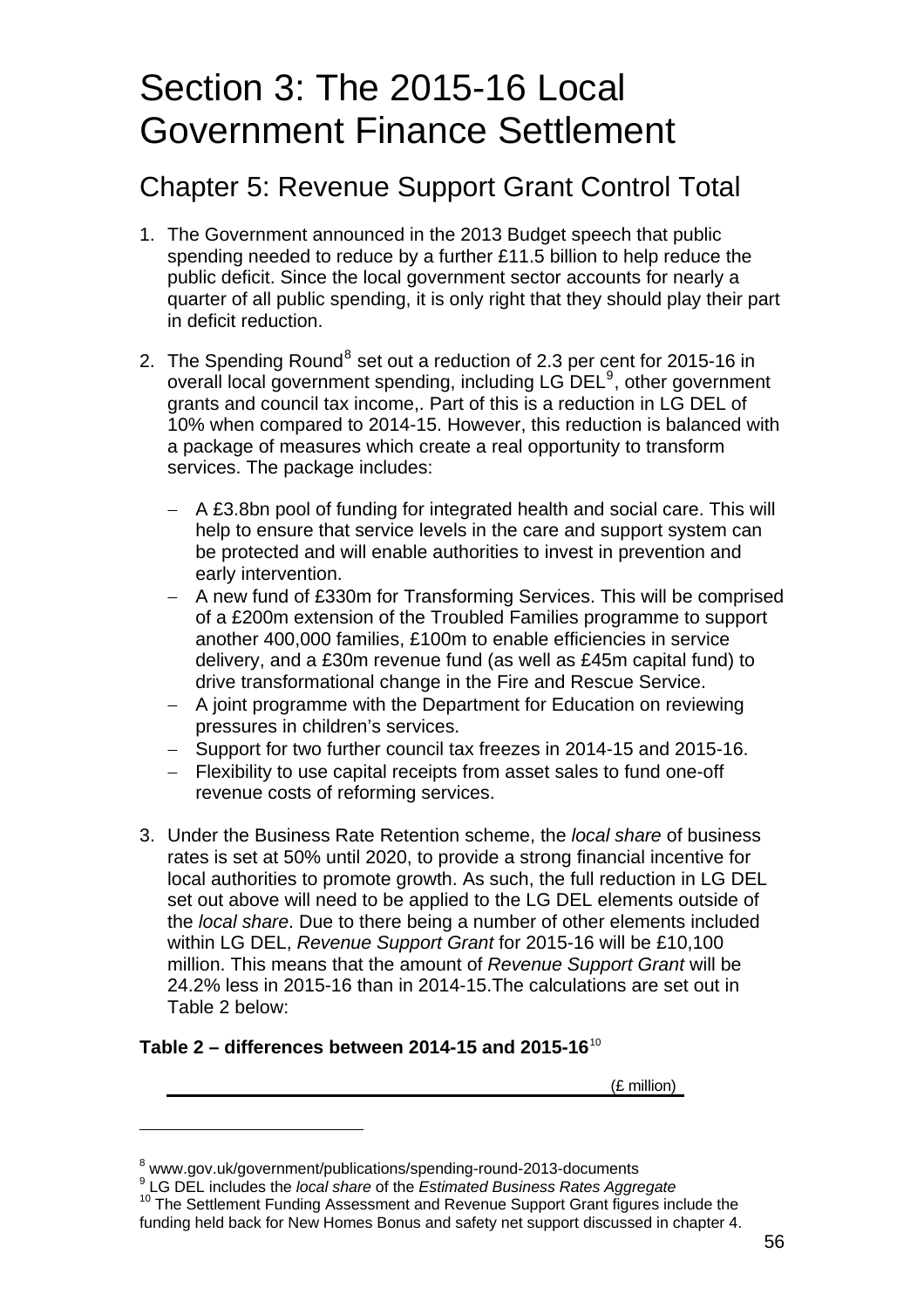|                                                          | 2014-15<br>Settlement<br>(taking into<br>account the<br>changes in<br>Chapters 3 and 4<br>but prior to all<br>holdbacks) | 2015-16<br>Settlement |  |  |
|----------------------------------------------------------|--------------------------------------------------------------------------------------------------------------------------|-----------------------|--|--|
| Settlement Funding Assessment                            | 24.584.094                                                                                                               | 21.669.486            |  |  |
| Local share of the Estimated<br>Business Rates Aggregate | 11,253.917                                                                                                               | 11,569.678            |  |  |
| Revenue Support Grant                                    | 13,330.177                                                                                                               | 10,099.808            |  |  |

- 4. Not all of the elements within the *Settlement Funding Assessment* will be reduced at the same rate. Further details on this are given in Chapter 6: Distribution of *Revenue Support Grant* in 2015-16.
- 5. In line with the 2014-15 Settlement as set out in Chapter 4 the control totals will need to be adjusted for Upper-Tier Funding and Lower-Tier Funding in relation to both the New Homes Bonus and *safety net* support and for Fire and Rescue Funding in relation to the *safety net* support. Funding for capitalisation in 2015-16 is included in the amount set aside at the Spending Round for service transformation.
- 6. As with 2014-15, the *local share* of the *Estimated Business Rates Aggregate* for 2015-16 will be updated to take account of the September RPI figure in the final Settlement.

#### *New Homes Bonus*

- 7. The New Homes Bonus acts as a powerful incentive for local authorities to deliver housing and forms part of the Government's growth strategy. The New Homes Bonus is designed to recognise growth, and the impacts that growth can bring to communities in terms of pressure on local infrastructure and facilities. The more houses a local authority builds, the more New Homes Bonus funding it will receive.
- 8. As in 2013-14 and 2014-15, the Government has continued to set aside £250 million in 2015-16 to partially fund the New Homes Bonus. Again, as in previous years, the rest of the funding will be from *Revenue Support Grant*.
- 9. New Homes Bonus payments are awarded for six years. 2015-16 is the fifth year the New Homes Bonus will have been operating. This means that the amount of funding required for the New Homes Bonus will be greater in 2015-16 than it was in 2014-15.
- 10. In order to ensure that there will be sufficient funding available to fund the New Homes Bonus, the Government intends to take out £1.1 billion from *Revenue Support Grant* for the New Homes Bonus from both billing authorities and county councils. This represents the broad, ballpark estimate of the amount that might be required in 2015-16.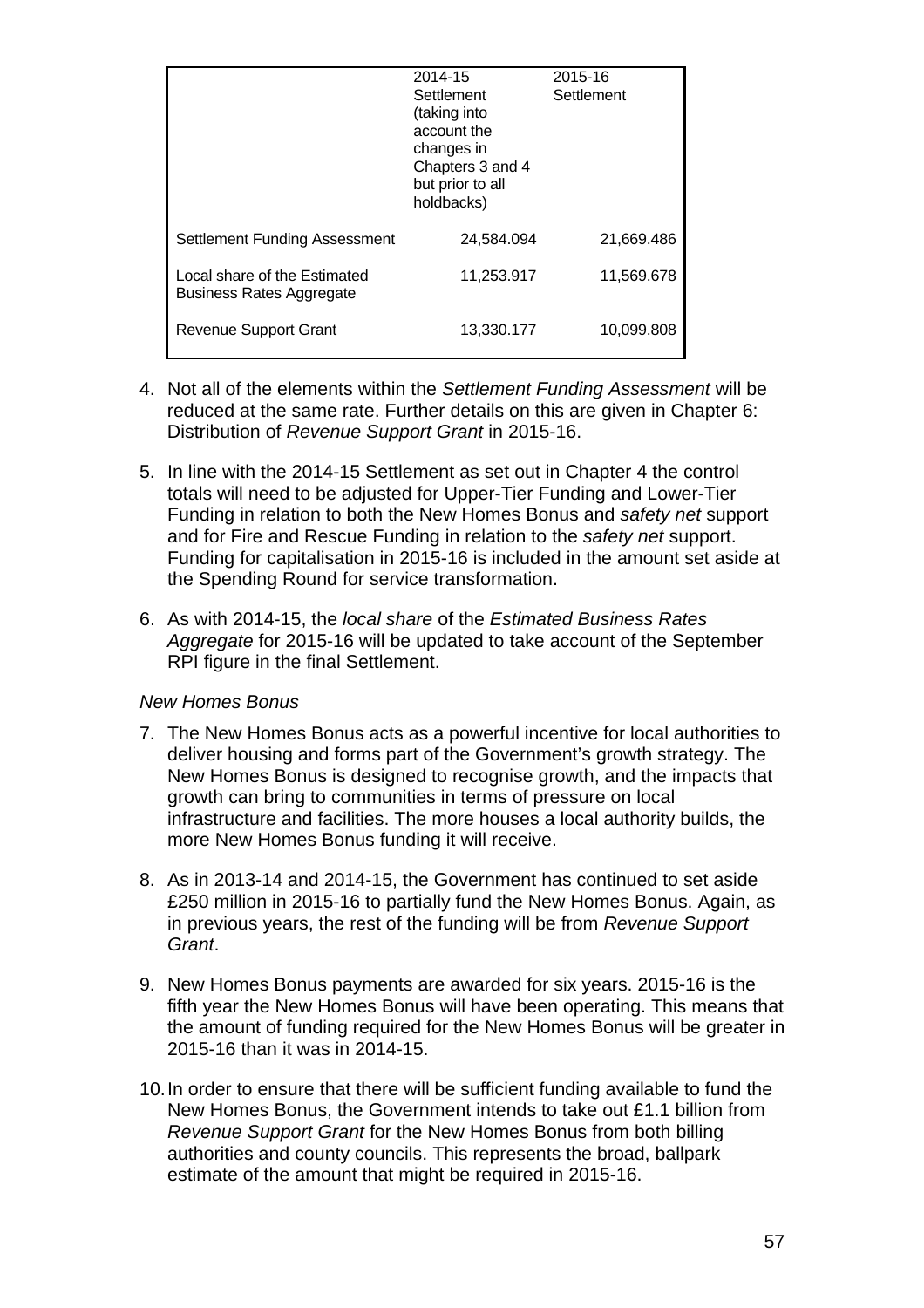- <span id="page-15-0"></span>11. The Government's response to the Heseltine review outlined plans to empower Local Enterprise Partnerships to drive forward locally-led growth and enterprise. It also recommended the pooling of more financial resources to strengthen incentives for Local Enterprise Partnerships and their partners to generate growth. In the spirit of joint working and greater collaboration, the Government believes that there is scope for pooling of both resources from both central and local government.
- 12. As announced in Investing in Britain's future<sup>[11](#page-15-0)</sup>, it is intended that £400 million from the New Homes Bonus will be pooled within Local Enterprise Partnership areas to support strategic, locally-led housing and economic development priorities.
- 13. Councils' Local Plans will remain as the focus for where development should and should not go. The pooling complements the duty to cooperate and the abolition of Regional Strategies introduced through the Localism Act. In particular, it is hoped it will encourage local authorities to work together on new developments which might cross council boundaries, and to help unlock the provision of cross-local authority infrastructure. It also gives local authorities an indirect financial stake in new housing build near but outside their council boundaries; whereas before, there was no mitigation for developments which placed strains or pressures on neighbouring councils.
- 14. A consultation will be published shortly on the mechanism to deliver the pooling arrangements.

#### *Returning the surplus funding to authorities*

- 15. Any surplus taken out to fund the New Homes Bonus will be returned to local authorities through Section 31 grant in proportion to their 2013-14 Start-Up Funding Assessments as in 2012-13.
- 16. The final allocations of the New Homes Bonus will be published alongside the final 2015-16 Local Government Finance Settlement. To enable local authorities to have as much certainty on their funding streams as possible when setting their budgets, provisional figures will be provided at the time of the provisional 2015-16 Local Government Finance Settlement. The residual payment of any New Homes Bonus surplus for 2015-16 will be paid as soon as possible in the 2015-16 financial year.

#### *Safety net support*

l

- 17. As in 2014-15, some money will need to be held back to help ensure that councils can be supported appropriately where their business rates income falls below 7.5% of their *baseline funding level*. The Department intends to hold back £50 million in 2015-16 to meet *safety net* payments in 2015-16. These resources will only be used as needed and any underspend will be returned to authorities in year in proportion to their 2013-14 start-up funding assessment.
- 18. For billing authorities and county councils, it is proposed that £49 million is held back from *Revenue Support Grant* to be paid to those authorities that

<sup>11</sup> www.gov.uk/government/news/35-billion-deal-to-build-homes-and-drive-local-growth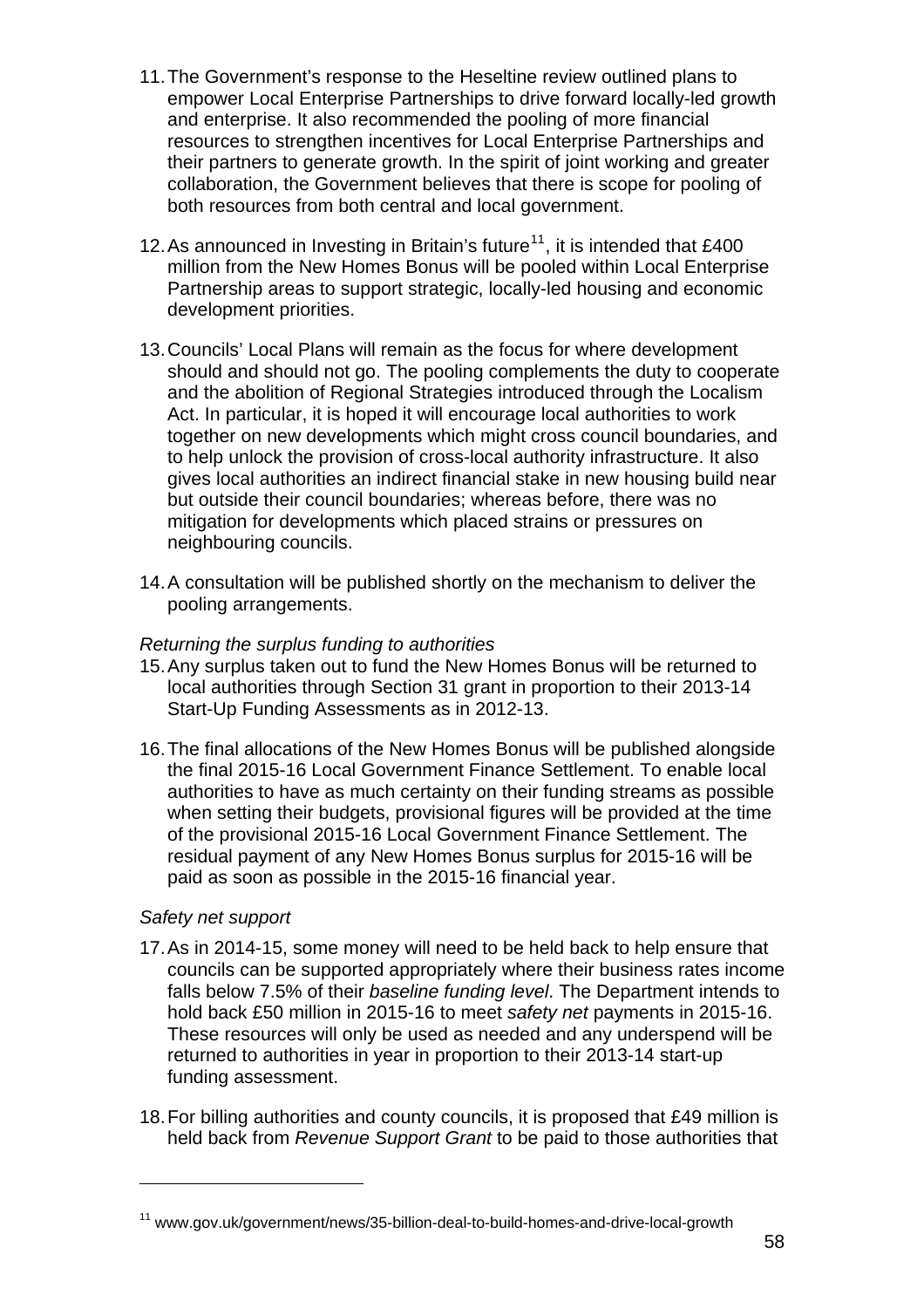require *safety net* support. The other £1 million will be held back from fire authorities.

**Question 3: Do you agree with the way the Government proposes to hold back the funding that is necessary for New Homes Bonus and safety net support, and to return any surplus to authorities?**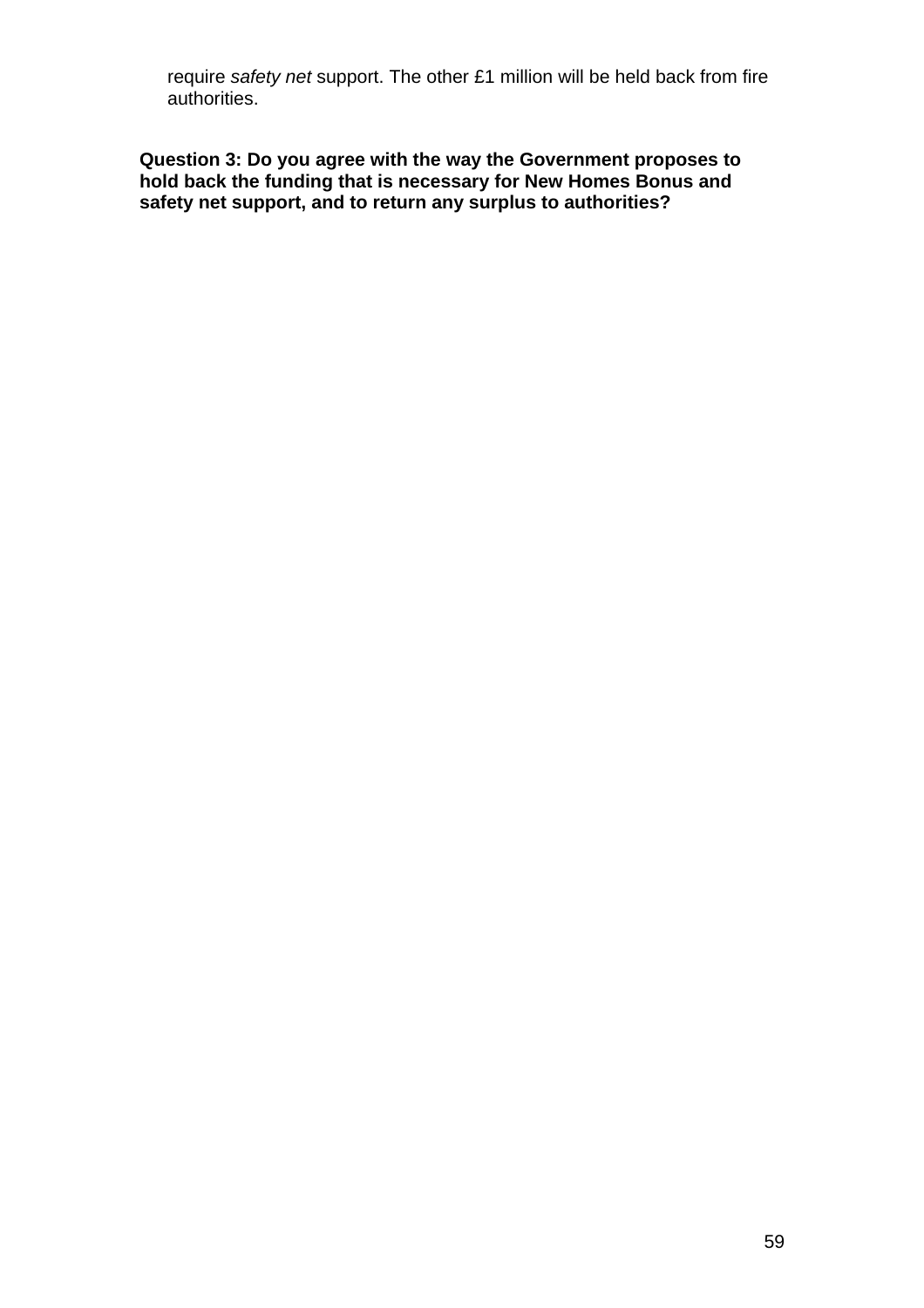## Chapter 6: Distribution of Revenue Support Grant in

### 2015-16

- 1. The July 2012 'Business Rates Retention: Technical Consultation' set out the Government's intention to continue to simply scale the 2014-15 authority-level allocations of *Revenue Support Grant* to the level of the 2015-16 control total for services funded through the rates retention system.
- 2. The consultation stated that the number of separate elements being scaled would be decided in the context of the Spending Round. The Government has decided to retain the same number of elements as for the 2014-15 **Settlement**

#### *Settlement Funding Assessment Control Totals*

- 3. The Spending Round announced a range of measures to support councils in delivering better outcomes with fewer resources and, taking in to account sources of local government funding such as council tax and business rates, set out an overall local government spending reduction of 2.3%. As set out in Chapter 5, the overall amount of *Settlement Funding Assessment* has been set at £21,669 million in 2015-16. As the *local share*  of the *Estimated Business Rates Aggregate* is increased only by RPI, it cannot absorb the reduction in funding. The full reduction in *Settlement Funding Assessment* will therefore need to be applied to *Revenue Support Grant*. The Government proposes not to apply this reduction equally to all the elements of the *Revenue Support Grant*.
- 4. The Government proposes that for all of the grants rolled in from 2013-14, it will set the 2015-16 control total to be the continuation of the changes over the 2010 Spending Review period prior to holdbacks. This means that the 2011-12 Council Tax Freeze Compensation, Homelessness Prevention Funding, Lead Local Flood Authority Funding and Learning Disability and Health Reform Funding will remain unchanged in cash terms from their original amounts; Early Intervention Funding will be reduced by 8.5%; and the Greater London Authority General Funding will be reduced by 3.0%.
- 5. The Government also proposes to keep the total level of the localised council tax support funding unchanged in cash terms from its 2014-15 total level. As in the 2014-15 Settlement, there is no separately identifiable amount for localised council tax support at a local authority level since both this and formula funding were subsumed within the Upper-Tier Funding, Lower-Tier Funding and Fire & Rescue Funding elements.
- 6. As a consequence of these decisions, the **Upper-Tier Funding** will reduce by 14.3% year-on-year and the **Lower-Tier Funding** will reduce by 14.3% year-on-year, prior to funding being held back for the New Homes Bonus and the Safety-Net.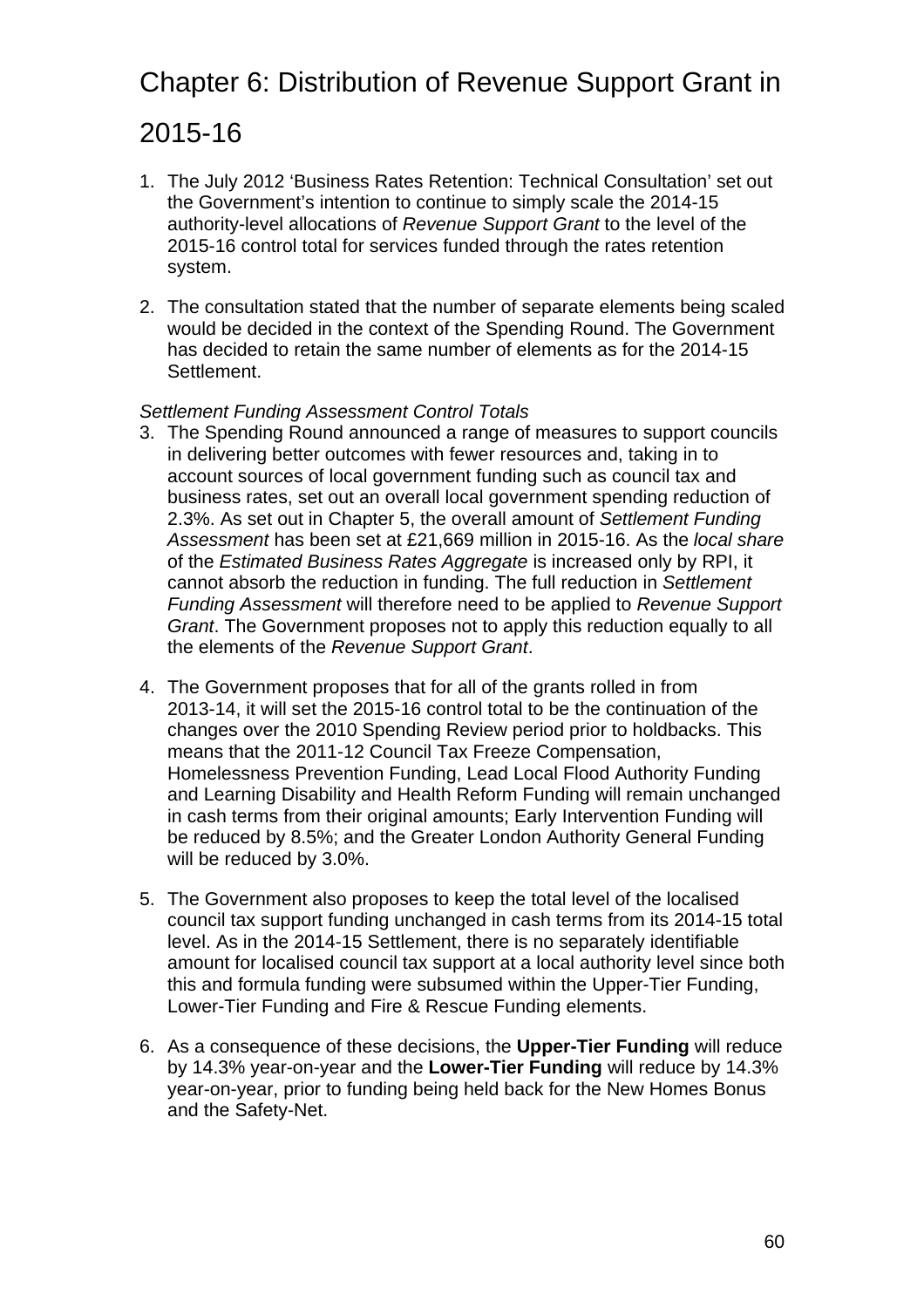<span id="page-18-0"></span>7. The Fire and Rescue Funding will reduce by 8.4%<sup>[12](#page-18-0)</sup> year-on-year. A new £30m fund for fire and rescue authorities to encourage greater efficiencies and collaboration with other blue light services was announced in the Spending Round. This brings the overall reduction of Fire and Rescue Authorities budgets to 7.5%.

#### *Control Totals for elements within the Settlement Funding Assessment*

- 8. The *Settlement Funding Assessment* control total for each of the separate elements comprises a combination of funding provided through the *local share* of the *Estimated Business Rates Aggregate* and funding provided through *Revenue Support Grant*. As explained in Chapter 5, the *local share* of the *Estimated Business Rates Aggregate* will be increased by the September 2014 RPI. The full reduction in *Settlement Funding Assessment* will therefore need to be found from *Revenue Support Grant*.
- 9. Table 2 sets out the control totals after holdbacks, together with the yearon-year percentage changes.

**Question 4: Do you agree with the proposed methodology for calculating control totals for each of the elements within the** *Settlement Funding Assessment***?** 

l

 $12$  This is a reduction of 10% in real terms.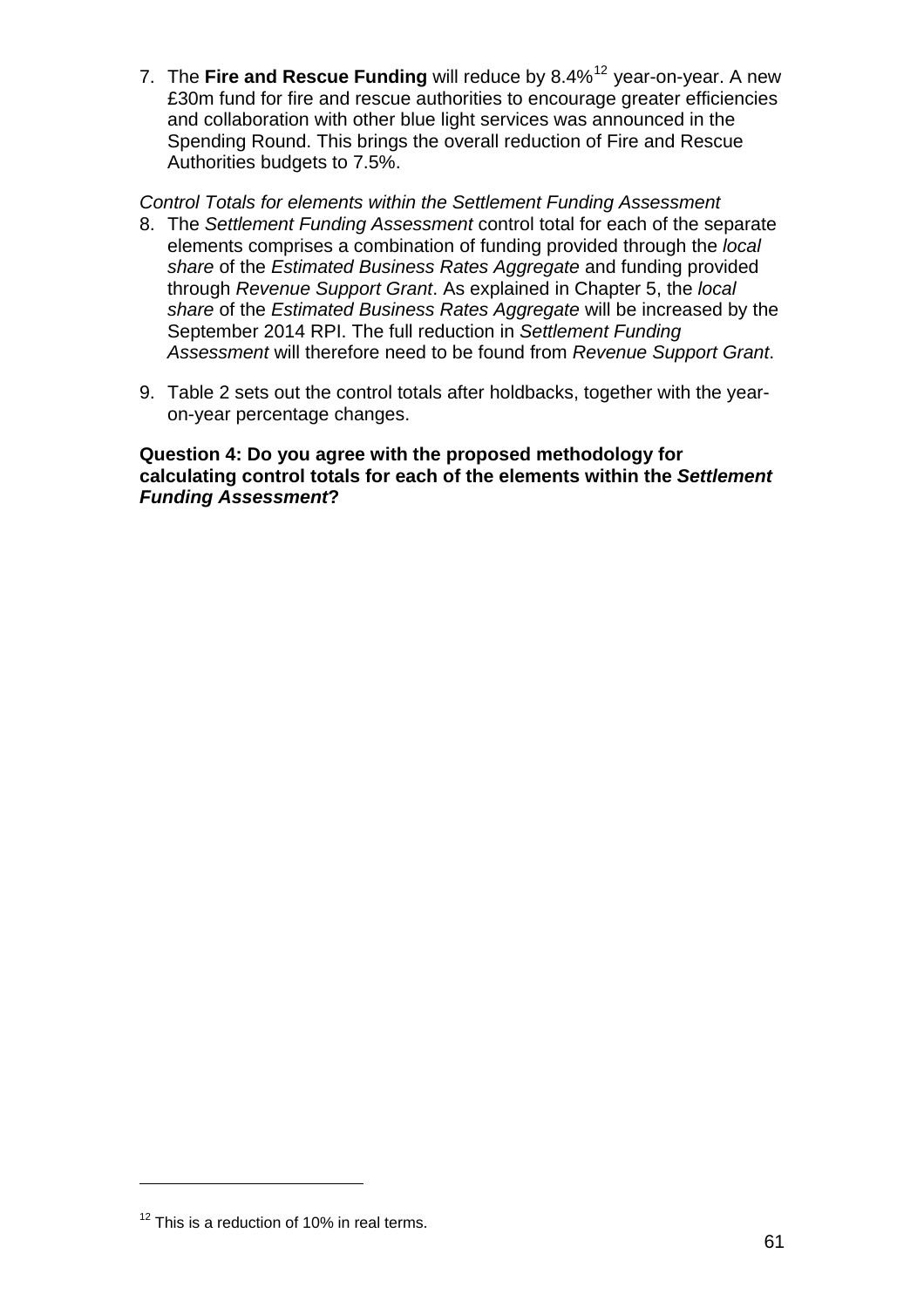| <b>Element</b>                 | 2014-15<br><b>Revenue</b><br><b>Support</b><br>Grant<br>(after<br>funding<br>held back<br>for New<br><b>Homes</b><br><b>Bonus and</b><br>safety net)<br>(£ million) | 2015-16<br><b>Revenue</b><br><b>Support</b><br>Grant<br>(after<br>funding<br>held back<br>for New<br><b>Homes</b><br><b>Bonus and</b><br>safety net)<br>(£ million) | Year-on-<br>vear<br>change in<br>Revenue<br><b>Support</b><br>Grant<br>(after<br>funding<br>held back)<br>(%) | 2014-15<br><b>local</b><br>share of<br><b>Estimated</b><br><b>Business</b><br><b>Rates</b><br>Aggregate<br>(£ million) | 2015-16<br>local<br>share of<br><b>Estimated</b><br><b>Business</b><br><b>Rates</b><br>Aggregate<br>(£ million) | Year-on-<br>vear<br>change in<br>local<br>share of<br><b>Estimated</b><br><b>Business</b><br>Rates<br>Aggregate<br>$(\%)$ | 2014-15<br><b>Settlement</b><br><b>Funding</b><br><b>Assessment</b><br>(£ million) | 2015-16<br><b>Settlement</b><br><b>Funding</b><br><b>Assessment</b><br>(£ million) | Year-on-year<br>change in<br><b>Settlement</b><br><b>Funding</b><br><b>Assessment</b><br>$(\%)$ |
|--------------------------------|---------------------------------------------------------------------------------------------------------------------------------------------------------------------|---------------------------------------------------------------------------------------------------------------------------------------------------------------------|---------------------------------------------------------------------------------------------------------------|------------------------------------------------------------------------------------------------------------------------|-----------------------------------------------------------------------------------------------------------------|---------------------------------------------------------------------------------------------------------------------------|------------------------------------------------------------------------------------|------------------------------------------------------------------------------------|-------------------------------------------------------------------------------------------------|
| <b>Upper-Tier Funding</b>      | 7,672.326                                                                                                                                                           | 5,194.057                                                                                                                                                           | $-32.3%$                                                                                                      | 6,571.309                                                                                                              | 6,755.687                                                                                                       | 2.8%                                                                                                                      | 14,243.635                                                                         | 11,949.744                                                                         | $-16.1%$                                                                                        |
| Lower-Tier Funding             | 1,886.227                                                                                                                                                           | 1,246.073                                                                                                                                                           | $-33.9%$                                                                                                      | 1,747.954                                                                                                              | 1,796.998                                                                                                       | 2.8%                                                                                                                      | 3,634.181                                                                          | 3,043.071                                                                          | $-16.3%$                                                                                        |
| Fire & Rescue Funding          | 638.099                                                                                                                                                             | 526.150                                                                                                                                                             | $-17.5%$                                                                                                      | 511.569                                                                                                                | 525.922                                                                                                         | 2.8%                                                                                                                      | 1,149.667                                                                          | 1,052.072                                                                          | $-8.5%$                                                                                         |
| 2011-12 Council Tax            | 349.038                                                                                                                                                             | 342.170                                                                                                                                                             | $-2.0%$                                                                                                       | 244.771                                                                                                                | 251.639                                                                                                         | 2.8%                                                                                                                      | 593.809                                                                            | 593.809                                                                            | 0.0%                                                                                            |
| <b>Freeze Compensation</b>     |                                                                                                                                                                     |                                                                                                                                                                     |                                                                                                               |                                                                                                                        |                                                                                                                 |                                                                                                                           |                                                                                    |                                                                                    |                                                                                                 |
| Early Intervention Funding     | 880.394                                                                                                                                                             | 726.592                                                                                                                                                             | $-17.5%$                                                                                                      | 704.970                                                                                                                | 724.750                                                                                                         | 2.8%                                                                                                                      | 1,585.363                                                                          | 1,451.341                                                                          | $-8.5%$                                                                                         |
| <b>GLA General Funding</b>     | 23.395                                                                                                                                                              | 21.581                                                                                                                                                              | $-7.8%$                                                                                                       | 18.857                                                                                                                 | 19.386                                                                                                          | 2.8%                                                                                                                      | 42.252                                                                             | 40.967                                                                             | $-3.0%$                                                                                         |
| <b>GLA Transport Funding</b>   | n/a                                                                                                                                                                 | n/a                                                                                                                                                                 | n/a                                                                                                           | 783.180                                                                                                                | 805.155                                                                                                         | 2.8%                                                                                                                      | 783.180                                                                            | 805.155                                                                            | 2.8%                                                                                            |
| <b>London Bus Services</b>     | n/a                                                                                                                                                                 | n/a                                                                                                                                                                 | n/a                                                                                                           | 45.770                                                                                                                 | 47.054                                                                                                          | 2.8%                                                                                                                      | 45.770                                                                             | 47.054                                                                             | 2.8%                                                                                            |
| <b>Operators Funding</b>       |                                                                                                                                                                     |                                                                                                                                                                     |                                                                                                               |                                                                                                                        |                                                                                                                 |                                                                                                                           |                                                                                    |                                                                                    |                                                                                                 |
| <b>Homelessness Prevention</b> | 46.221                                                                                                                                                              | 45.295                                                                                                                                                              | $-2.0%$                                                                                                       | 33.002                                                                                                                 | 33.928                                                                                                          | 2.8%                                                                                                                      | 79.223                                                                             | 79.223                                                                             | 0.0%                                                                                            |
| Funding                        |                                                                                                                                                                     |                                                                                                                                                                     |                                                                                                               |                                                                                                                        |                                                                                                                 |                                                                                                                           |                                                                                    |                                                                                    |                                                                                                 |
| Lead Local Flood Authority     | 12.133                                                                                                                                                              | 11.890                                                                                                                                                              | $-2.0%$                                                                                                       | 8.663                                                                                                                  | 8.906                                                                                                           | 2.8%                                                                                                                      | 20.796                                                                             | 20.796                                                                             | 0.0%                                                                                            |
| Funding                        |                                                                                                                                                                     |                                                                                                                                                                     |                                                                                                               |                                                                                                                        |                                                                                                                 |                                                                                                                           |                                                                                    |                                                                                    |                                                                                                 |
| Learning Disability and        | 850.783                                                                                                                                                             | 834.431                                                                                                                                                             | $-1.9%$                                                                                                       | 582.776                                                                                                                | 599.128                                                                                                         | 2.8%                                                                                                                      | 1,433.559                                                                          | 1,433.559                                                                          | 0.0%                                                                                            |
| <b>Health Reform Funding</b>   |                                                                                                                                                                     |                                                                                                                                                                     |                                                                                                               |                                                                                                                        |                                                                                                                 |                                                                                                                           |                                                                                    |                                                                                    |                                                                                                 |
| TOTAL <sup>13</sup>            | 12,360.177                                                                                                                                                          | 8,949.795                                                                                                                                                           | $-27.6%$                                                                                                      | 11,253.917                                                                                                             | 11,569.678                                                                                                      | 2.8%                                                                                                                      | 23,614.094                                                                         | 20,519.473                                                                         | $-13.1%$                                                                                        |

**Table 2 - 2015-16 Control Totals compared to the 2014-15 Revised Control Totals** 

<span id="page-19-0"></span><sup>13</sup> The total will not add up to the sum of the components due to the Isles of Scilly where we are maintaining its allocation in 2015-16 to reflect its very small amounts of overall funding.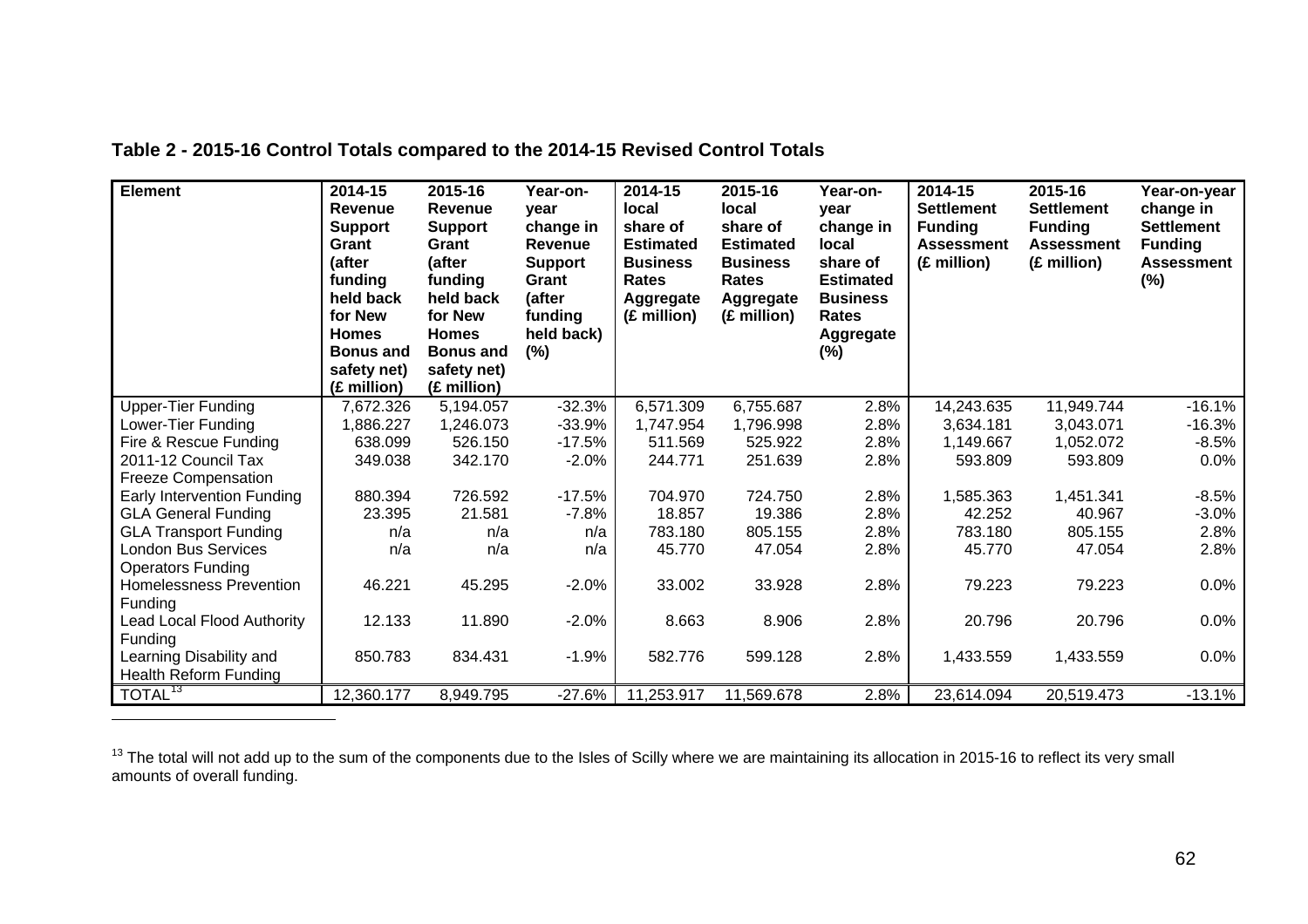### Chapter 7: Transfers

#### *2013-14 Council Tax Freeze Grant*

- 1. It was announced at the 2013 Spending Round that the 2013-14 Council Tax Freeze Grant was baselined into LG DEL. This means that the compensation will continue to be paid beyond the 2010 Spending Review period. From 2015-16 this will therefore be rolled into *Revenue Support Grant*. The amount will be protected in cash terms.
- 2. The 2014-15 *Revenue Support Grant* will be notionally adjusted to reflect this at an authority level by adding the 2013-14 Council Tax Freeze Grant to the existing Council Tax Freeze Compensation element. Similarly, in 2015-16, the 2013-14 Council Tax Freeze Grant will be combined with the 2011-12 Council Tax Freeze Compensation to form a single element.
- 3. Council Tax Freeze Compensation for 2013-14 will be distributed so that those authorities that accepted the freeze will receive the Compensation but those that did not accept the freeze will not.

#### **4. Question 5: Do you agree with the proposed methodology for transferring in the 2013-14 Council Tax Freeze Compensation?**

#### *Carbon Reduction Scheme*

- 5. As part of Government's simplification of the Carbon Reduction Commitment Energy Efficiency Scheme all state funded English schools will be withdrawn from participating in Phase 2 of the scheme. The qualification period for Phase 2 was 1 April 2012 to 31 March 2013. English local authorities are not required to include electricity supplies to schools under their control or academies in their area in their assessment of qualification for Phase 2.
- 6. English local authority participants of the Carbon Reduction Commitment Energy Efficiency Scheme will benefit from reduced administrative costs as they will no longer be responsible for reporting and purchasing Carbon Reduction Commitment Energy Efficiency Scheme allowances for consumed supplies in state schools.
- 7. Removing state funded English schools from the Carbon Reduction Commitment Energy Efficiency Scheme will result in a number of local authorities becoming too small to meet the required threshold for participation in the Carbon Reduction Commitment Energy Efficiency Scheme. This will also result in a loss of tax revenue received by the Exchequer for which compensation will be expected under the New Burdens principle. Departments expenditure limits (DEL) will be adjusted to compensate for this loss as outlined in the Government's written budget statement.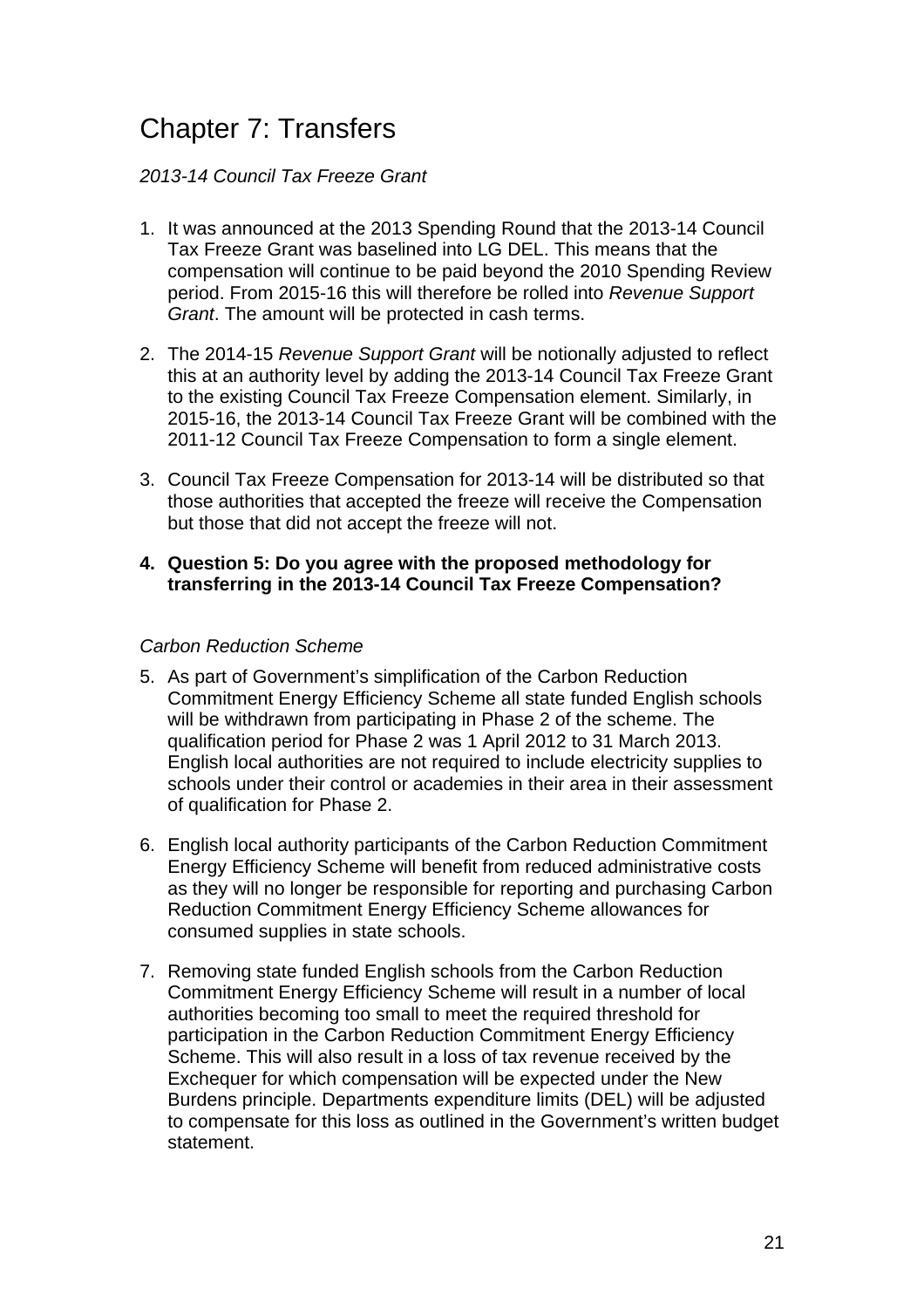- 8. To help determine the level of reduction in Departmental Expenditure Limit for the Department of Education and Department for Communities and Local Government, the Environment Agency will be writing to request that existing Phase 1 English local authority Carbon Reduction Commitment Energy Efficiency Scheme participants provide, by 30 November 2013, supplementary information for their 2012/13 annual report.
- 9. This will then allow the Department for Energy and Climate Change to provide by April 2014 the required Carbon Reduction Commitment Energy Efficiency Scheme emissions data so that the necessary adjustments can be made to the 2015-16 Local Government Finance Settlement to compensate the loss of tax revenue to the Exchequer, under the New Burdens Doctrine, from the local authorities who are too small to meet the required threshold for participation in the Carbon Reduction Commitment Energy Efficiency Scheme.
- 10. No notional adjustments will be made to the 2014-15 settlement to reflect this change. A separate negative element will be created in 2015-16 to reflect the adjustment to the relevant authorities.

**Question 6: Do you agree with the proposed methodology for adjusting the 2015-16 settlement to take account of the loss of tax revenue due to the Exchequer from the local authorities who are too small to participate in the Carbon Reduction Commitment Energy Efficiency Scheme?**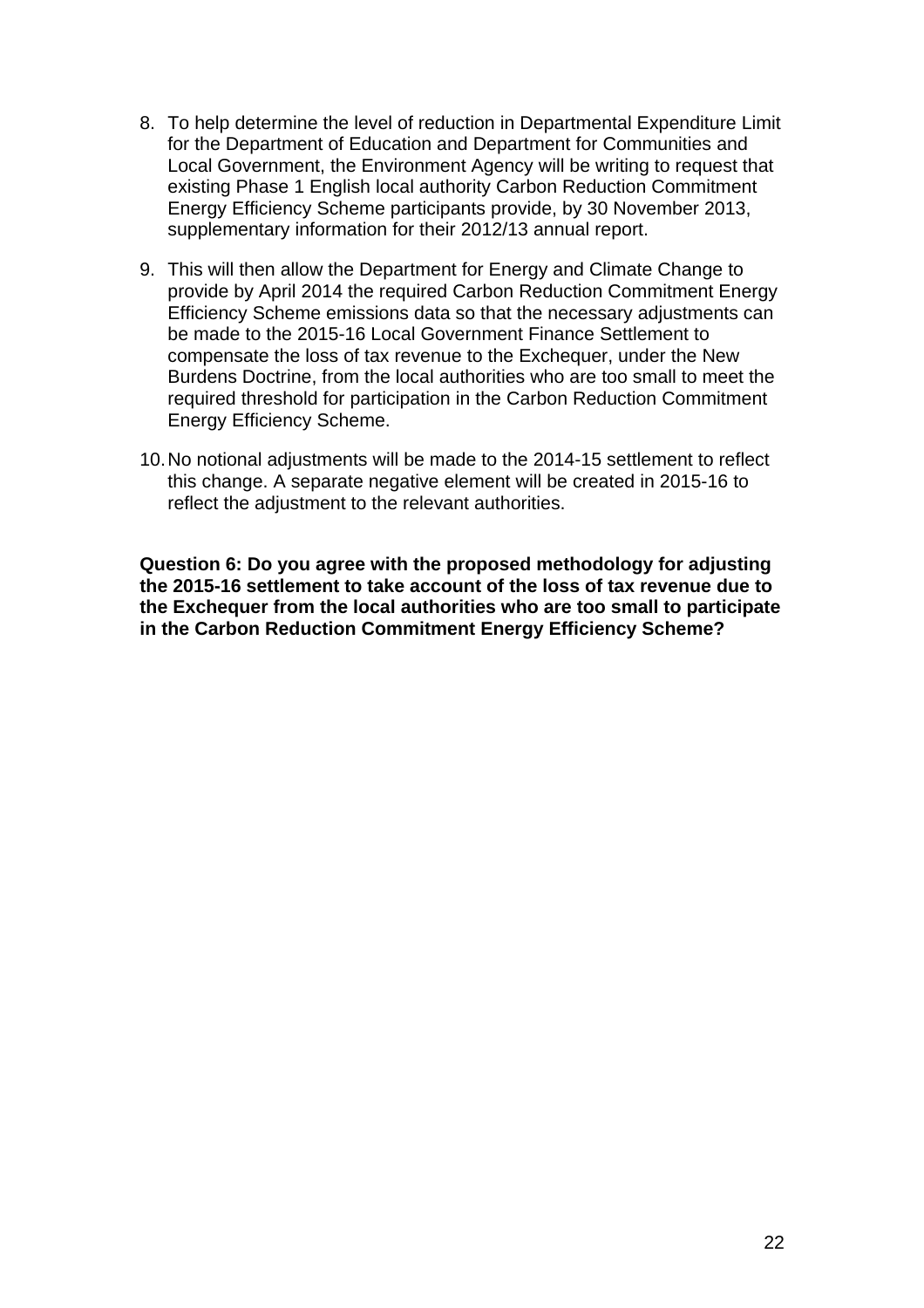## Section 4: Summary of consultation questions

Question 1: Do you agree with the Government's proposal on how to implement the 1% reduction to the Local Government Expenditure Limit (LG DEL)?

Question 2: Do you agree with the proposal for reducing the funding available for capitalisation for 2014-15 by £50m and using this revenue to reduce the amount required to be held back from *Revenue Support Grant* to fund the safety net?

Question 3: Do you agree with the way the Government proposes to hold back the funding that is necessary for New Homes Bonus and safety net support, and to return any surplus to authorities?

Question 4: Do you agree with the proposed methodology for calculating control totals for each of the elements within the *Settlement Funding Assessment*?

Question 5: Do you agree with the proposed methodology for transferring in the 2013-14 Council Tax Freeze Compensation?

Question 6: Do you agree with the proposed methodology for adjusting the 2015-16 settlement to take account of the loss of tax revenue due to the Exchequer from the local authorities who are too small to participate in the Carbon Reduction Commitment Energy Efficiency Scheme?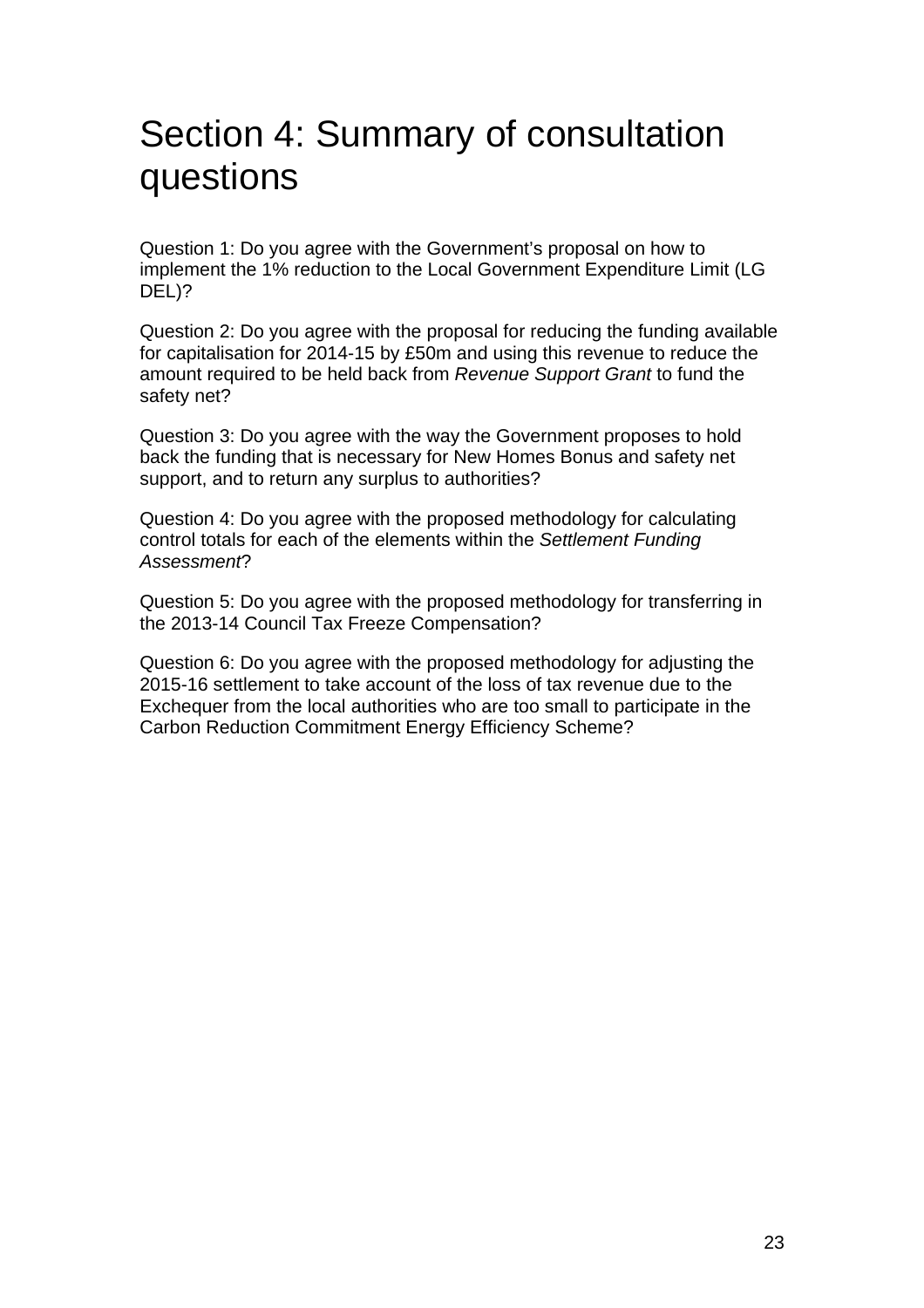## Section 5: Glossary of Technical Terms

#### **Baseline funding level**

The amount of an individual local authority's *Start-Up Funding Assessment* for 2013-14 provided through the *local share* of the *Estimated Business Rates Aggregate* uprated each year by the change to the small business multiplier (in line with RPI).

#### **Billing authority**

A local authority which bills and collects council tax and business rates, for example a district council or unitary county council.

#### **Business rates baseline**

Determined for individual authorities at the outset of the business rates retention scheme by dividing the *local share* of the *Estimated Business Rates Aggregate* (England) between billing authorities on the basis of their *proportionate shares*, before the payment of any *major precepting authority share*.

#### **Central share**

The percentage share of locally collected business rates that is paid to central government by billing authorities. This is set at 50%. The *central share* is redistributed to local government through grants including the *Revenue Support Grant*. This replaces the previous 'set-aside' policy.

#### **Estimated Business Rates Aggregate**

The total business rates forecast at the outset of the business rate retention scheme to be collected by all billing authorities in England in 2013-14. The *Estimated Business Rates Aggregate* is uprated year on year in line with the change in the small business multiplier (based on the September RPI).

#### **Levy**

Mechanism to limit disproportionate benefit. The *levy* is applied proportionally on a 1:1 basis (i.e. a 1% increase in business rates income produces a corresponding 1% in increase in revenue from the rates retention scheme) but with a limit on the maximum *levy* rate that is imposed, at 50p in the pound. *Levy* payments are used to fund the safety net.

#### **Local government spending control total**

The total amount of expenditure for Revenue Support Grant in the Department for Communities and Local Government's Local Government Departmental Expenditure Limit (LG DEL) plus the *local share* of the *Estimated Business Rates Aggregate* that is allocated to the local government sector by Government for each year of a Spending Review. It does not include the resources identified in the 2013 Spending Round for social care and Troubled Families.

#### **Local share**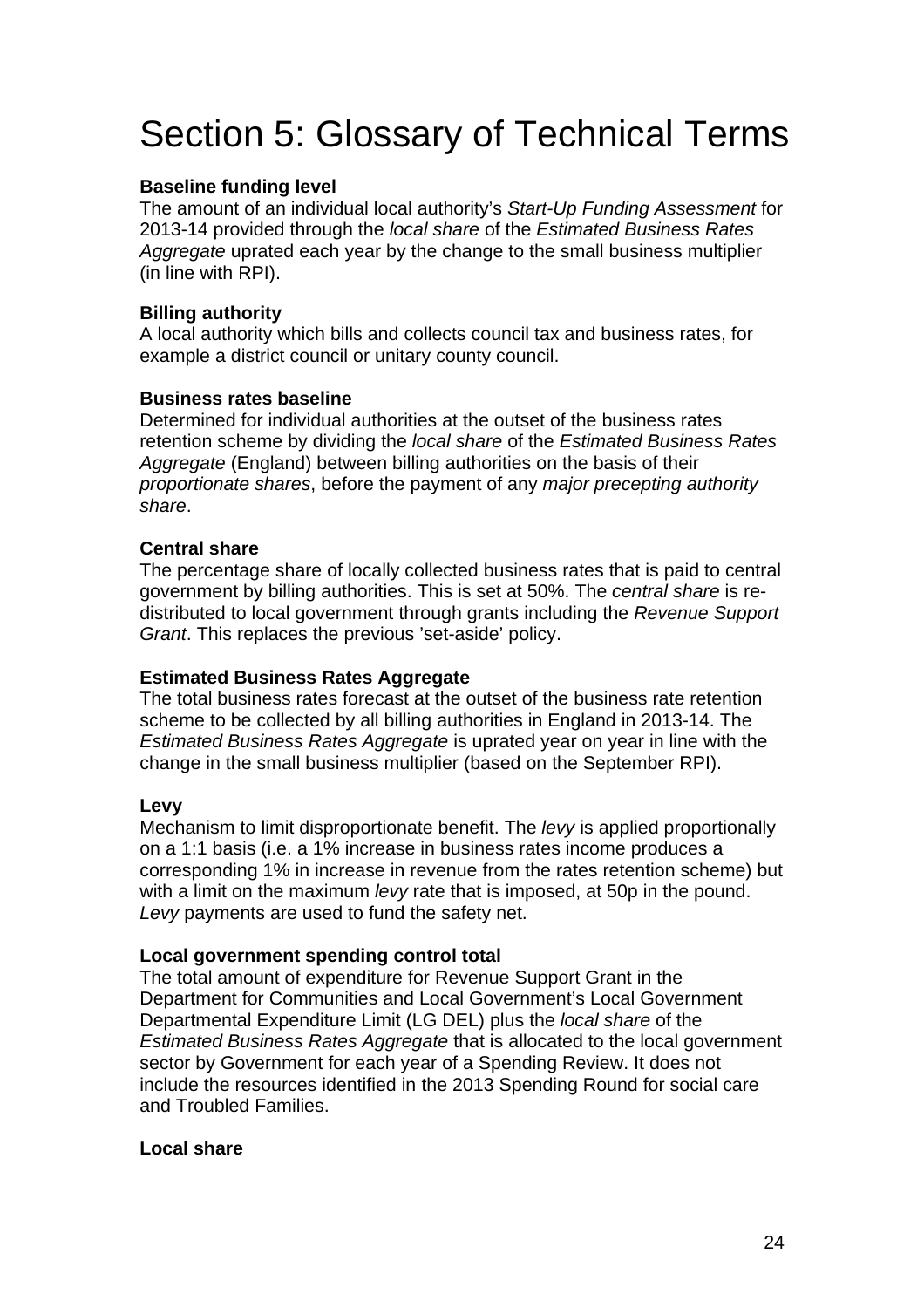The percentage share of locally collected business rates that is retained by local government. This is set at 50%.

#### **Major precepting authority**

An authority or body that does not collect council tax, but instead issues precepts to billing authorities. They are county councils in two tier areas, police and crime commissioners, single purpose fire and rescue authorities and the Greater London Authority. Police and Crime Commissioners are not part of the business rates retention system.

#### **Major precepting authority shares**

Used to establish the proportion of the *local share* that is paid by a *billing authority* to its major precepting authorities.

#### **Multiplier**

The business rates multiplier when multiplied by the rateable value of a property determines a ratepayer's business rate bill. There are two multipliers – one for small businesses and one for larger businesses. These are set nationally. The small business multiplier is uprated annually by the September retail price index (RPI) (although exceptionally a lesser increase may be imposed) and the other multiplier adjusted accordingly.

#### **Proportionate Share**

This is the percentage of the national business rates yield which a local authority has collected - on the basis of the average rates collected by authorities over the two years to 2011-12. This percentage was applied to the *local share* of the 2013-14 *Estimated Business Rates Aggregate* to determine the *billing authority business rates baseline*.

#### **Revenue Support Grant**

Billing and most major precepting authorities receive *Revenue Support Grant*  from central government in addition to their *local share* of business rates *Aggregate*. An authority's *Revenue Support Grant* amount plus the *local share*  of the *Estimated Business Rates Aggregate* will together comprise its *Settlement Funding Assessment*.

#### **Safety net**

Mechanism to protect any authority which sees its business rates income drop, in any year, by more than 7.5% below their *baseline funding level* (with baseline funding levels being uprated by the small business rates *multiplier* for the purposes of assessing eligibility for support).

#### **Service tiers**

There are four service tiers corresponding to the services supplied by the four types of authorities. These are upper-tier services – those services, other than fire, supplied by county councils in two-tier areas; police services; fire and rescue services; and lower-tier services – those services supplied by district councils in two-tier areas. Some authorities may provide more than one tier of service.